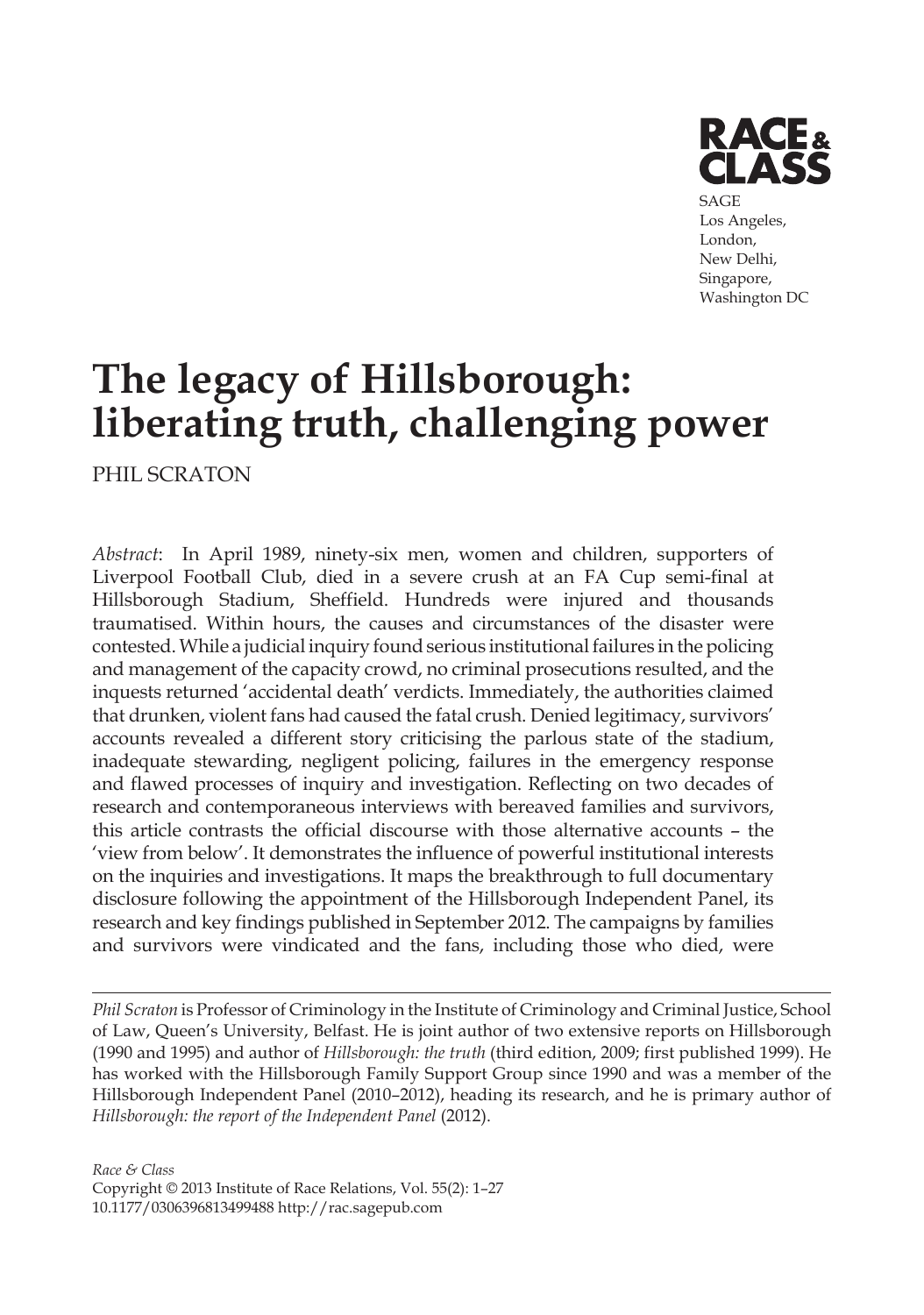exonerated. The process is discussed as an alternative method for liberating truth, securing acknowledgement and pursuing justice.

*Keywords*: Hillsborough Disaster, Hillsborough Family Support Group, Hillsborough Independent Panel, inquests, Liverpool fans, South Yorkshire Police, Stuart-Smith Scrutiny, Taylor Report, West Midlands Police

It was like a vice getting tighter and tighter. I turned Adam round to me. He was obviously in distress. There was a police officer just slightly to my right about five or six feet away and I started begging him to open the gate … I was screaming, I literally mean screaming … 'My lovely son is dying' and I was begging him to help. He just stood there looking at me. I realised he wasn't going to do anything so I grabbed hold of Adam … and I tried to lift him over the fence, but the fence is about 10 feet or thereabouts with spikes coming in. I couldn't lift him … No-one opened that gate. Right at the beginning, when I was begging the officer to open it, if he would have opened it then I know I could have got Adam out.<sup>1</sup>

When Eddie Spearritt, survivor of the Hillsborough Disaster and grieving father, spoke with quiet dignity, the silence inside the packed coroner's court was reverential. He recalled taking his 14-year-old son, Adam, to Sheffield to support their soccer team, Liverpool, in the 1989 FA Cup Semi-Final against Nottingham Forest. It was one of the most important football matches of the year held at a neutral stadium, Hillsborough, the home of Sheffield Wednesday Football Club, hired by the Football Association and policed by the South Yorkshire Police.

Eddie recalled the 15th of April 1989, a beautiful Spring day on which along with 54,000 others he and Adam had anticipated an exhilarating, joyful afternoon. Arriving at the turnstiles they withdrew from the congestion as the crowd was channelled into a tightly confined area. Close by, the police opened an exit gate allowing the crowd to enter the stadium. They walked unstewarded through the gate, descending a 1 in 6 gradient tunnel into two already packed small, central pens behind the goal. Numbered 3 and 4, the pens were contained by lateral fences to the sides and an overhanging, perimeter fence at the front. A small locked gate in the front fence gave access to the perimeter track and the football pitch. The gates, one for each pen, were marshalled by police officers who had keys to the locks. At the front of Pen 4 the compression of bodies was unrelenting. In a final embrace, as Eddie attempted to protect Adam, they lost consciousness. Adam died and Eddie, himself close to death, lived. As he concluded his testimony one phrase reverberated in its unequivocal, purposeful delivery: 'I know because I was there'.

In her analysis of the visual and literal images of war-reporting by journalists and photographers witnessing the 'pain of others', Susan Sontag notes that 'memory is individual, unreproducible', yet 'collective memory' builds a story 'of how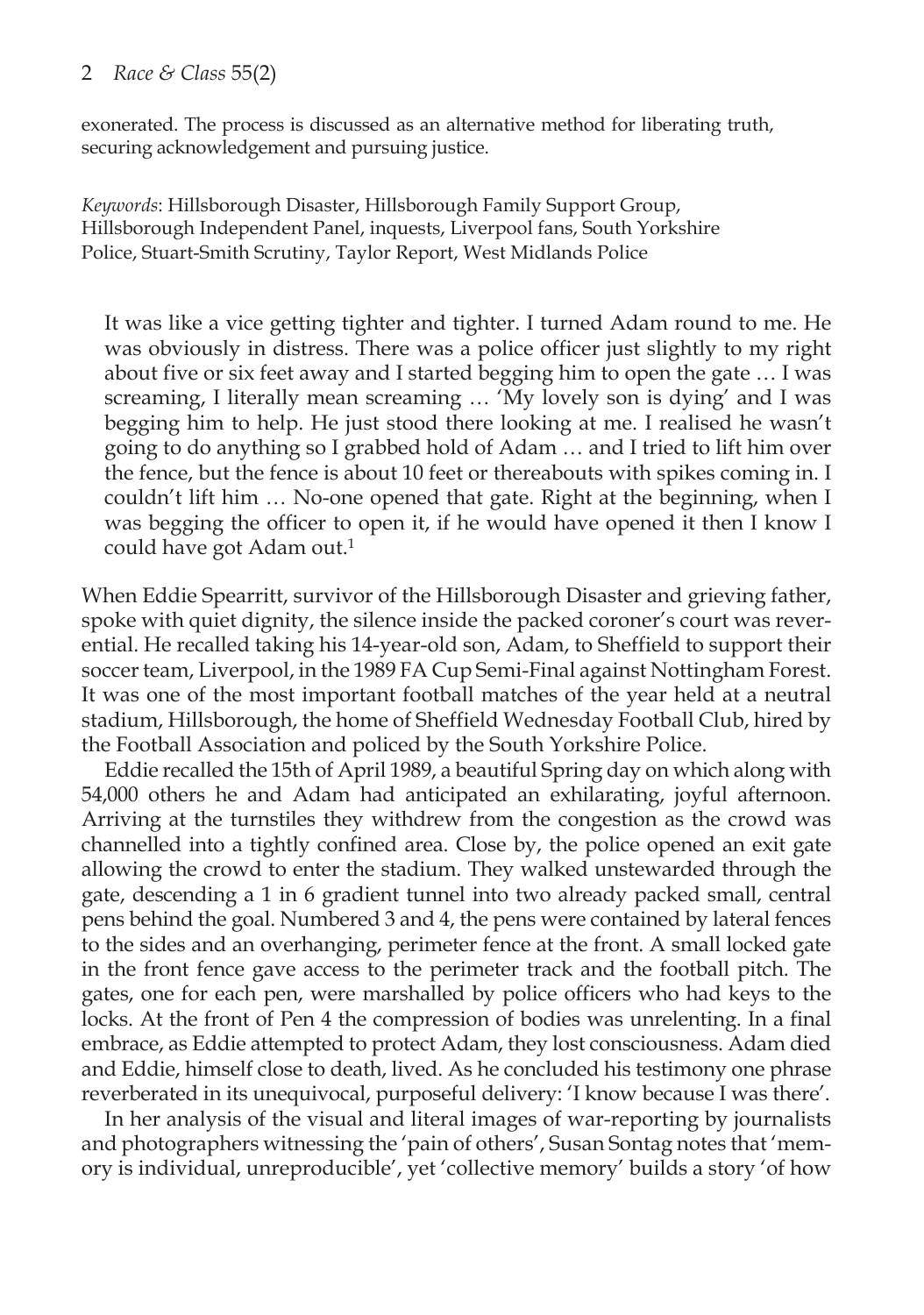it [an event] happened, with pictures that lock the story in our minds'.2 For those 'who have no experience of others' suffering' it is impossible 'to imagine how dreadful, how terrifying war is' and survivors 'stubbornly feel that lack of understanding'.3 The 'images', however, bring closer proximity to 'identifying with the lives and suffering of others'.4 Understanding and identifying with the pain of others is not confined to acts of war. It extends to acts of violence or catastrophe involving the institutional abuse of power and subsequent denial of responsibility, particularly regarding state power.

Within advanced democratic states, Cohen notes that the 'unwillingness to confront anomalous or disturbing information' often involves a 'complex discourse of denial' employing a deeply institutionalised 'language of legalism'.5 In proclaiming their 'democratic credentials' and 'sensitive to their international image', states forsake 'crude literal denials' often opting for partial acknowledgement of responsibility.<sup>6</sup> Yet they also avoid or deflect full responsibility through the mechanics and processes of 'interpretive denial – that what happened is really something else'.7 As Eddie Spearritt gave his testimony, his suffering, his experience and his 'truth' was evident to all who listened and imagined. Yet the forum in which it was delivered, the coroner's court, located his experience and that of others who survived the fatal crush – their 'collective memory' – within a contested terrain of interpretation and denial.

## **The pain of death and the politics of denial**

Ninety-six men, women and children died, most in Pen 3, as a consequence of the 'vice-like' crush on Hillsborough's Leppings Lane terrace. Hundreds were physically injured, thousands traumatised and numerous bereaved relatives and survivors have died prematurely, some taking their own lives. The fatal crush developed immediately before kick-off, the screams of the dying and injured were lost in the roar of the crowd. Six minutes later the referee halted play and took the players from the pitch.

In addition to the crowd, the media coverage was international and instant – television cameras, live radio broadcasts, scores of journalists and press photographers. Scenes of congestion outside the stadium at the turnstiles, the passage of fans through the opened gate and down the tunnel, the overcrowded central pens and the under-populated side pens were transmitted via numerous CCTV cameras to the South Yorkshire Police (SYP) command team in the police control box. Situated above and adjacent to the terrace and its central pens, the box gave a clear and close view of the uneven distribution of the crowd in the pens. As the disaster unfolded, the Match Commander, Chief Superintendent David Duckenfield, misinformed senior officials from the Football Association that fans had forced entry causing an inrush into already packed pens. Yet he had ordered the opening of the gates to relieve the crush at the turnstiles. Within minutes the lie was broadcast internationally.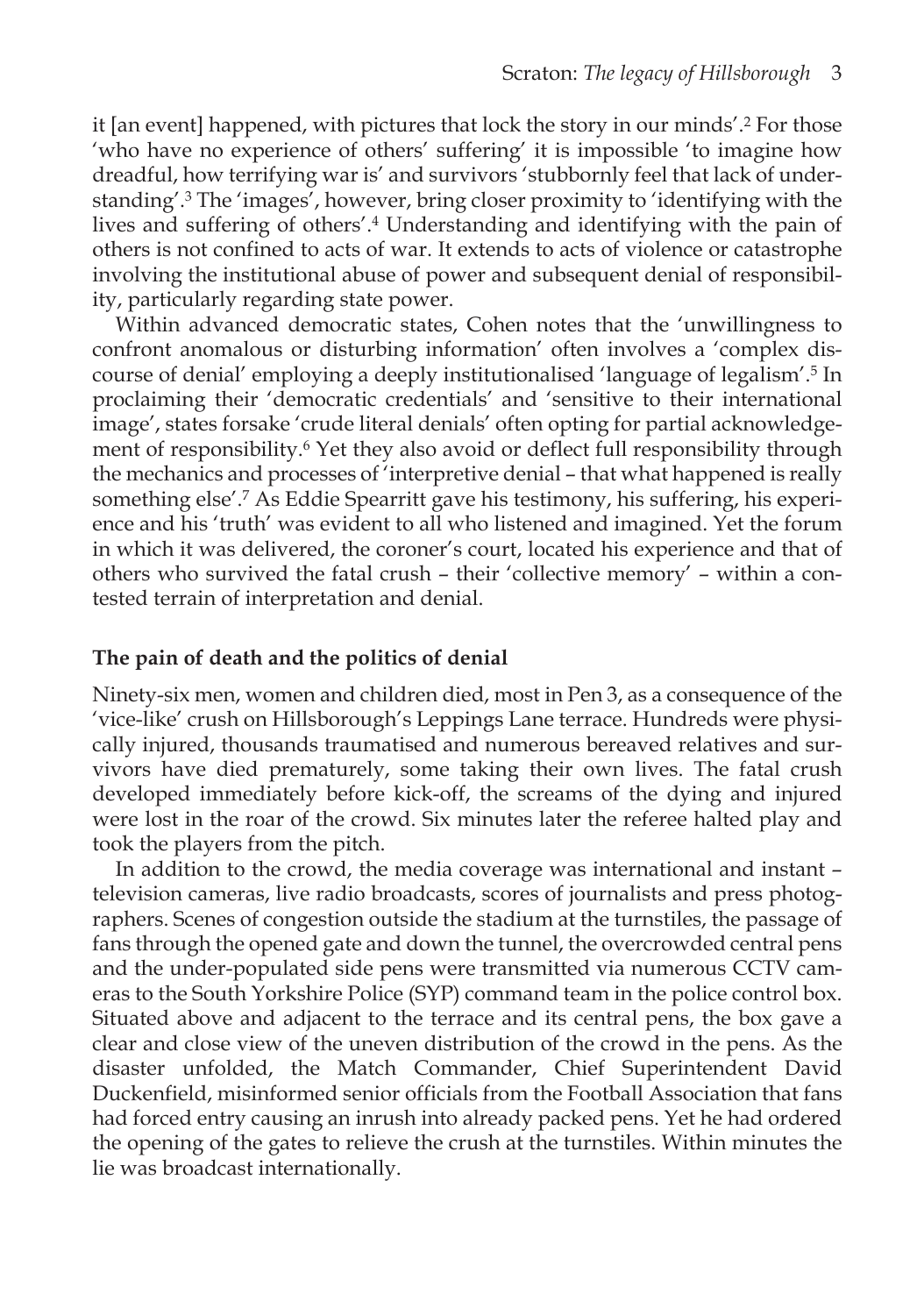In Pens 3 and 4, unconscious fans were pulled through narrow gates onto the perimeter track and laid on the pitch. Survivors used advertising hoardings as makeshift stretchers, carrying the dead and dying the length of the pitch to where ambulances had access to the stadium. They were directed to lay bodies on the stadium's gymnasium floor where eventually eighty-two people were certified dead. Several hours later the South Yorkshire Coroner, Dr Stefan Popper, in consultation with Detective Superintendent Addis, the South Yorkshire officer responsible for organising the identification procedure, designated the gymnasium a temporary mortuary. Interviewed later, Addis commented that he wanted 'to keep all the eggs in one basket'.8 The gymnasium was divided into three sections using sheets hung from netting: an area for holding bodies laid out in body bags; an area for police officers to eat; and an area for police officers to conduct interviews.

Each deceased person was numbered, placed in a body-bag – their face cleaned by a police officer using a sponge or rag. Polaroid photographs were taken, numbered and posted on a board near the entrance of the gymnasium. Relatives and friends searching for their loved ones were held at a disused Boys' Club close to the area's main police station. At 9.30pm, six hours after the evacuation of the pens, the process of identification began. Through the night families were bussed from the Boys' Club to the gymnasium, queuing at its entrance to view the photographs. On recognition, the numbered body was wheeled on a trolley to the gymnasium door. The body-bag was unzipped, the identification made and the body returned to the gymnasium floor. The bereaved were prohibited from touching their loved ones and were escorted to the interview area by police officers ostensibly to answer routine questions and formalise identification. Within a month of the disaster, the Hillsborough Family Support Group (HFSG) was formed to represent and progress the interests of all bereaved families. Their experiences on the night of the disaster indicated that an agenda was forming that focused on fans' behaviour.9

Barry Devonside had travelled to Hillsborough with his son, Christopher. Unable to find Christopher, he searched the stadium and hospitals. Returning to the stadium he recognised a photograph. Having demanded to be granted a moment to touch and kiss his dead son, Barry was taken to a table where 'two CID blokes and a policeman in uniform … wanted a formal statement of identification'. He was asked their time of arrival in Sheffield and whether they had 'stopped for a drink'. The questioning focused on alcohol, pubs, off-licences and supermarkets, and whether he had witnessed heavy drinking or bad behaviour. Barry voiced his 'disgust' that minutes after identifying his dead son he was being subjected to what 'felt like an interrogation, like we had done something terribly wrong'.

Watching coverage of the disaster at home in Liverpool, Jimmy Aspinall travelled to Sheffield. He identified his son, James, between 3am and 4am the following morning. 'When I went up there [the gymnasium] to identify James from the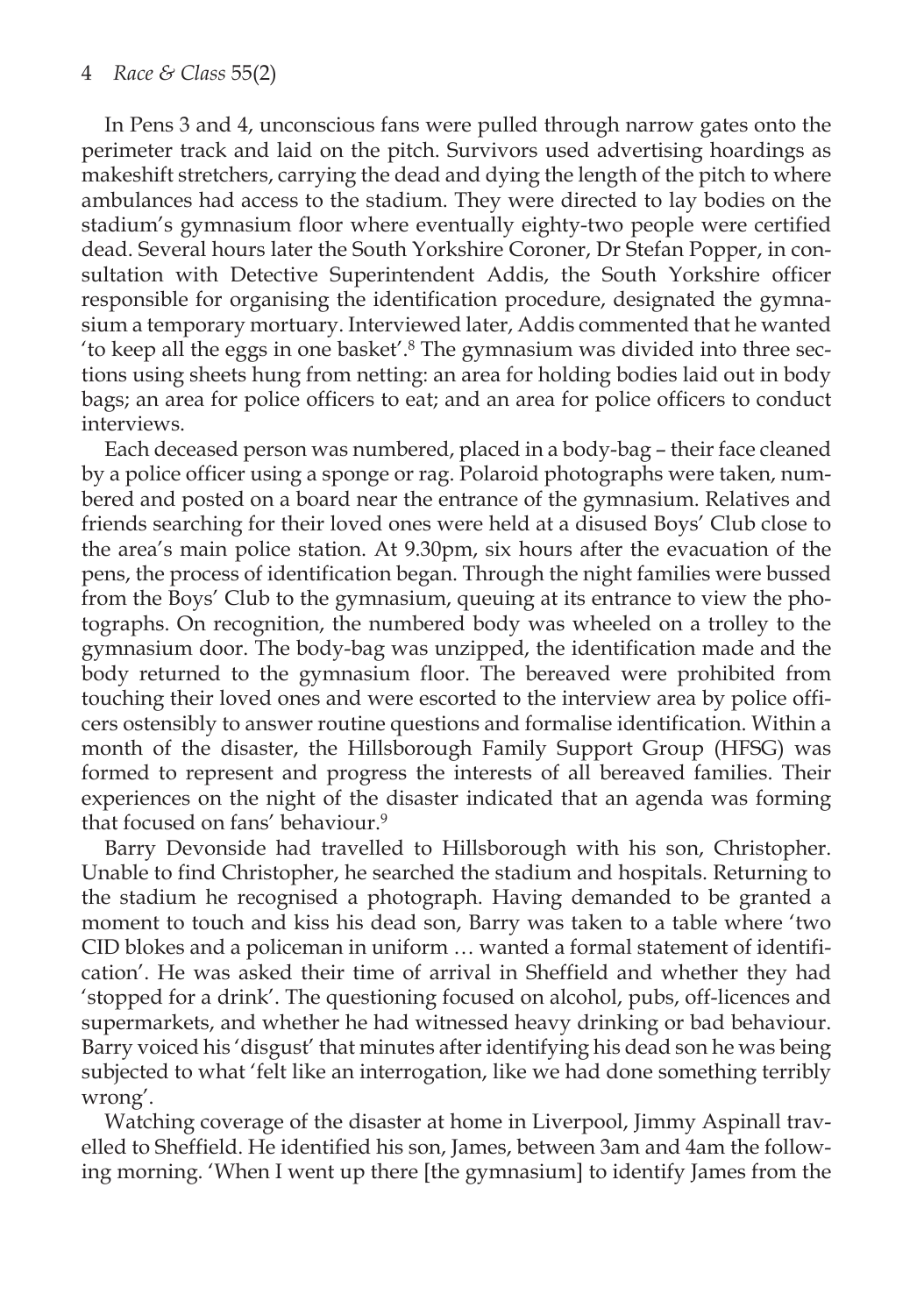picture there was a woman screaming … sitting on the steps screaming … I remember those screams all the time. Then the police fella took the statement from you … and asked how many drinks, and that type of thing.' Doreen and Les Jones also recalled the scenes of anguish inside the gymnasium. Their son, Richard, his fiancée Tracey Cox and their daughter, Stephanie, had been in Pen 3. Stephanie survived, Richard and Tracey died. Les objected to giving a statement so soon after identifying Richard and Tracey. He was told by the police that he had no option.

He was 'fuming with rage but thought okay we've got to do it, I suppose they need identification, so let's get it over with'. The questions followed a pattern: 'Do you know whether he had a drink on the way up here?'; 'What did he do the night before?' 'Do you know whether he went for a drink the night before?'; 'Did he usually have a drink before the match?' Having just completed a double identification and dealing with the trauma experienced by their young daughter who had survived, Les 'was like a zombie, just staring ahead'. The questioning 'wasn't anything to do with identification, they were more like allegations'.

They were instructed to give two statements to different police officers, one for Richard and one for Tracey. 'The whole time this guy, in civvies, alongside me was tut-tutting, making noises … I just tried to blot him out but he was getting on my nerves.' When they had answered the questions the plain-clothes officer demanded 'an overall statement'. Les 'was so mad' and 'he sort of threw the statement at me and said, "Here you are, get that signed". I said "No. I'm going to read it first". I started reading it and he had everything wrong, it was unbelievable, he had his [Richard's] age wrong, everything wrong'. Doreen recalls the plain-clothes officer 'rocking his chair on its back legs tapping his pen on the table … he kept saying, "I've just said sign it. I've just said sign it". Stephanie was there, actively taking a part. I wasn't … I was sitting there just saying I wanted my son.'

Searching for her son, Andrew, and waiting for her son-in-law to view the photographs, Teri Sefton asked two police officers why it was taking so long. She described Andrew and one of the officers 'asked me which pub would he have stopped at on the way over'. She replied, 'he wouldn't have done because he was driving and besides which he doesn't drink and, not that it makes any difference, but he doesn't smoke either'. The officer 'turned to the other officer, asking me how old Andrew was. I told him he was 23. He said, "She'll be telling us next he's a bloody virgin!" I was not in a position to say anything and went back and sat with Colin [her husband].'

Teri recalled that 'all that could be heard was the screams of women, usually mums' and 'the police had total control. They handled everything and gave nothing.' Following identification, they were asked which pub Andrew would have stopped at en route. Teri replied, 'None'. Then, 'they turned to Leo and I, and said, "Which pub did you stop at on the way here?" We had literally raced there from home. These were not the sort of questions you ask if you're filling in a sudden death form.'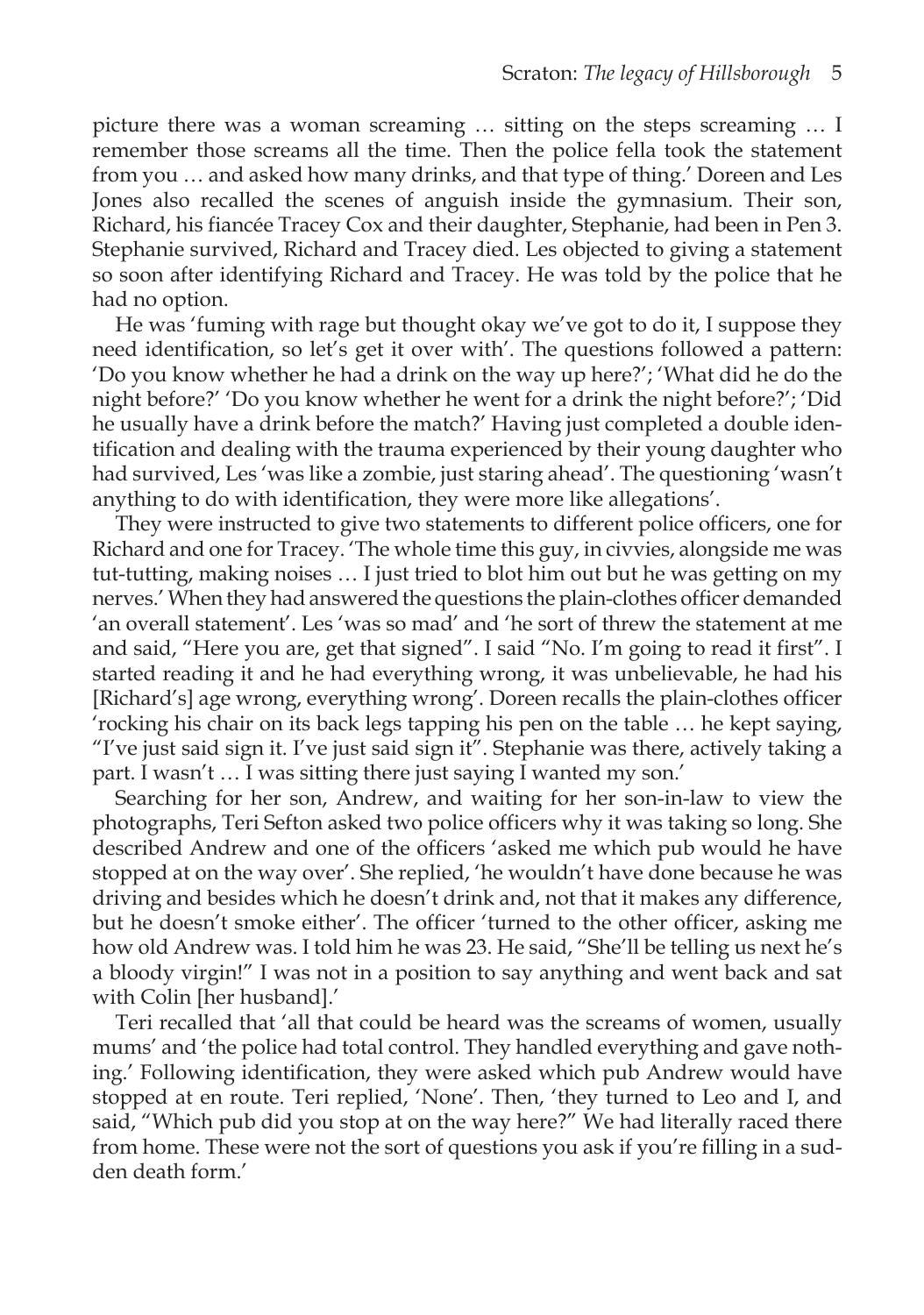These harrowing examples are typical of families' experiences on the evening of the disaster. Held in a disused, damp and unheated Boys' Club, bussed to the gymnasium where they queued, blankets around their shoulders against the chill of the night, subjected to a process that used poor quality Polaroid photographs and prevented from touching, holding or kissing their loved ones, they experienced a hostile, accusatory process. According to the police, their 'procedures were the right procedures' and they 'worked very well'.10

Other professionals in the gymnasium disagreed. A social worker considered the officers' 'primary concern' was 'statement taking' and 'intelligence gathering'. The questions 'were unacceptable and clearly were about fans' behaviour'. The Deputy Chief Ambulance Officer considered that 'CID officers sat at tables ready to take statements seconds after identification [it] was awful … the screams and crying could be heard everywhere. It will be with me forever.' In the immediate aftermath of the disaster a standard police procedure of identification was used to focus on the personal reputations of those who died. From Duckenfield's earlier lie through to questions about criminal records, alcohol consumption and violent behaviour, a prevalent theme had emerged.

The following day Prime Minister Margaret Thatcher and her Home Secretary, Douglas Hurd, visited the stadium. Reflecting on the briefing by the South Yorkshire Police Chief Constable, the Prime Minister's Press Secretary, Sir Bernard Ingham, recalled: 'I visited Hillsborough on the morning after the disaster. I know what I learned on the spot. There would have been no Hillsborough if a mob, who were clearly tanked up, had not tried to force their way into the ground.'11 The briefing was consistent with allegations that surfaced in the print media in the days that followed.

On Monday 17 April the Sheffield-based *Star* claimed that 'up to 40 people died in the tunnel, the rest trampled underfoot' as a consequence of a 'crazed surge'.12 Similarly, the *Yorkshire Post* reported that 'thousands of latecomers tried to force their way into the ground' having set off a 'fatal charge'. In the *Evening Standard* Peter McKay concluded that the deaths were the consequence of 'the tribal passions of Liverpool supporters' who 'literally killed themselves and others to be at the game'. Jacques Georges, the UEFA President, condemned the 'beasts waiting to charge into the arena'.13 Writing in the *Liverpool Daily Post*, John Williams claimed that 'gatecrashers' had 'wreaked their fatal havoc'; the 'uncontrolled fanaticism and mass hysteria' of 'gatecrashers' had 'literally squeezed the life out of men, women and children'. It was 'yobbism at its most base' as 'Scouse killed Scouse<sup>' 14</sup>

These fierce, unsubstantiated claims pre-empted more sinister allegations that Liverpool fans had attacked police officers and rescue workers, and stolen from the dead: 'Fans in Drunken Attacks on Police: Ticketless thugs staged crush to gain entry'.15 The police, the *Star* claimed, were 'piecing together' a 'sickening story' focusing on how 'yobs' had 'attacked an ambulance man, threatened firemen and punched and urinated on policemen as they gave the kiss of life to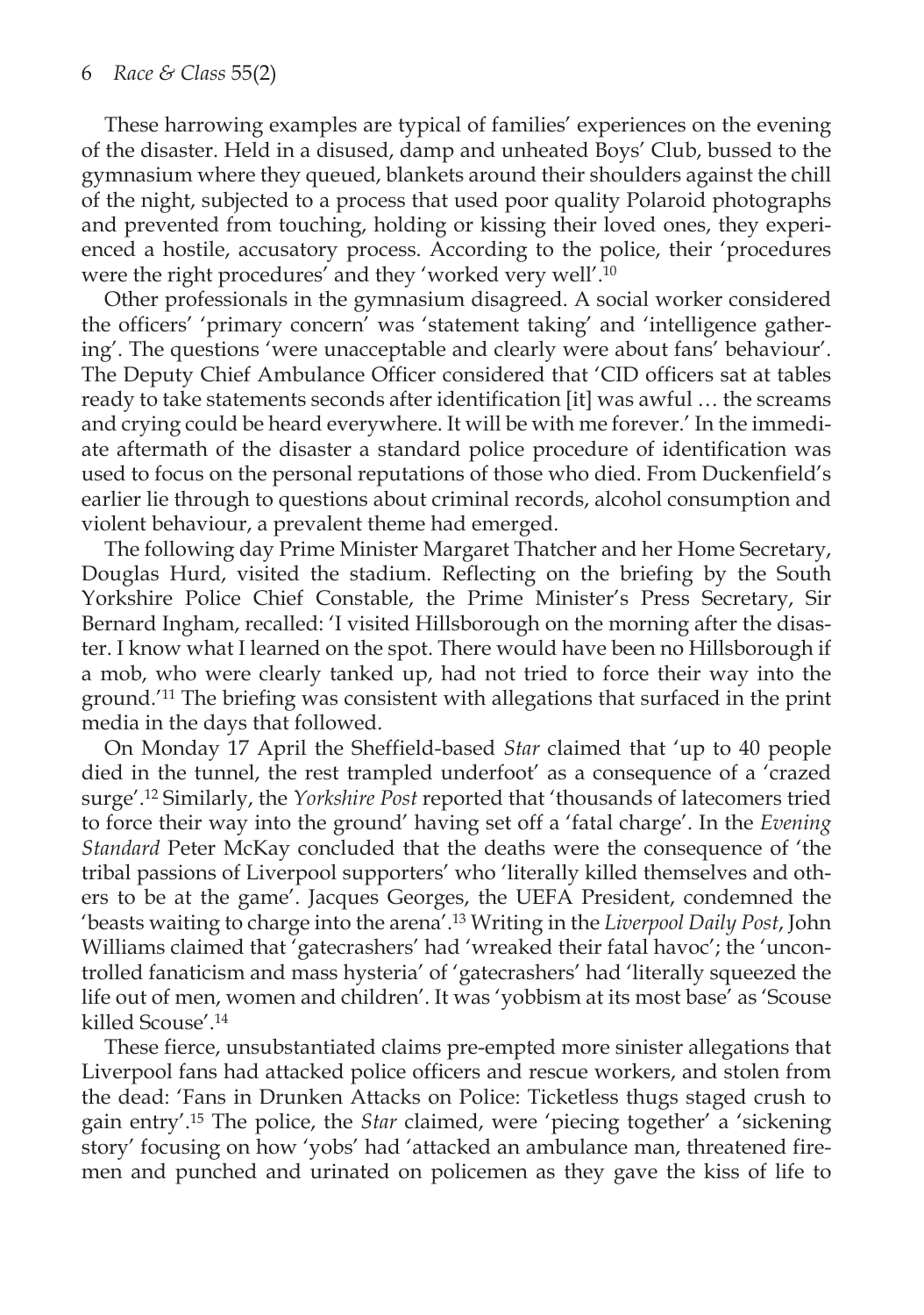stricken victims'.16 On 19 April the story was carried in national newspapers: 'Dead Fans Robbed by Drunk Fans'; 'They were drunk and violent and their actions were vile'; 'Police Accuse Drunken Fans: Police saw "sick spectacle of pilfering from the dying"'; 'Fury as police claim fans robbed victims'; 'Police tell MP of attacks on them as they helped injured'.<sup>17</sup>

The *Sun*, however, devoted its front page to the story: 'THE TRUTH': 'Some fans picked pockets of victims; Some fans urinated on the brave cops; Some fans beat up PC giving life kiss'.18 A 'high-ranking police officer' alleged that a dying young woman had been the target of fans' verbal sexual abuse: 'fans were just acting like animals. My men faced a double hell – the disaster and the fury of the fans who attacked us.'

## **Inquiry, inquest, scrutiny**

The relationship between 'truth' and 'justice' is complex, not least when the media produces a daily diet of allegations and counter-allegations. Conceptually, the 'truth' of an event combines perception and interpretation of those involved, influenced by personal histories, knowledge and understanding. In the immediacy of the moment neither the underlying context nor the circumstances are evident. In establishing 'the truth' of what happened, distinct and contrasting versions are presented from different physical, intellectual and emotional standpoints. The weighting and credibility given to versions reflects their ascribed status, forming what Becker named 'hierarchies of credibility'. Further, establishing the 'facts' of what happened invariably indicates culpability and the presumption that accountability will follow. 'Justice' anticipates outcomes predicated on accountability, determining whether or not social, moral and/or legal codes have been breached and, if so, publicly holding perpetrators responsible. Within democratic states the expected outcome of a judicial process once guilt has been established is some form of retributive punishment. In seeking redress for harm, however, victims or survivors do not necessarily demand criminal prosecutions, retribution or punishments but invariably they expect acknowledgement.

In controversial cases of wider significance and profound public interest, the investigation of wrongs done and harm caused has also been pursued via official inquiries and commissions. In these formal, inquisitorial forums, it is anticipated that what consolidates as collective 'truth' through documentary disclosure, shared experiences and personal accounts provides a more fully developed foundation for findings of what happened, leading to informed recommendations for future prevention. According to Thomas, government-appointed commissions and inquiries are presented as 'democratic pluralism at work'; as mechanisms of a 'neutral state operating by popular consent' thus demonstrating a 'commitment to heed public opinion'.19

Public inquiries, convened in the aftermath of major incidents such as disasters or tragedies, or to address alleged irregularities or failures in the administration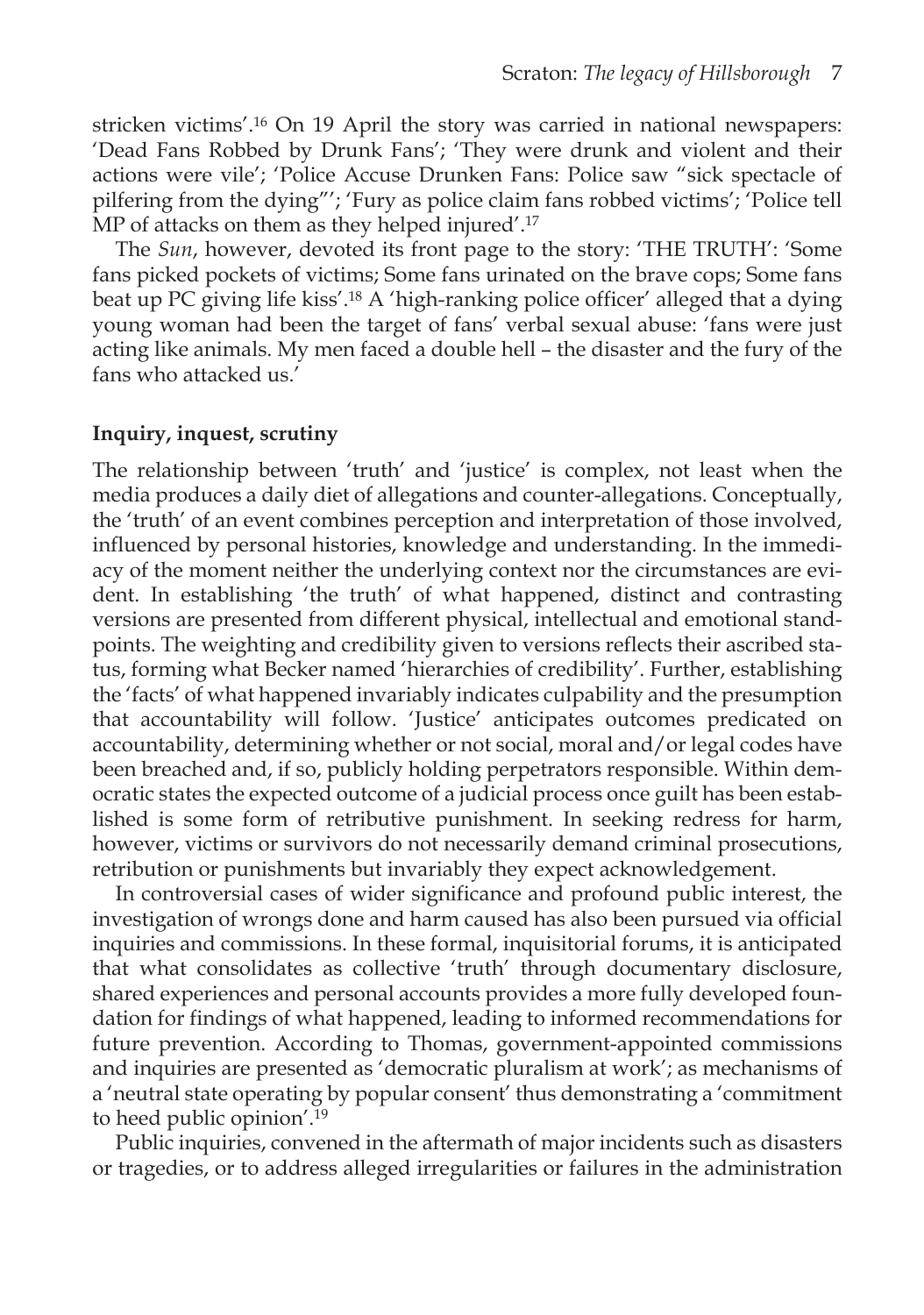of justice, should not, argues lawyer Louise Christian, be considered a 'panacea' but provide an opportunity 'speedily and without delay' to 'ensure that management failings are exposed to public scrutiny'.20 Gilligan notes they 'are popularly perceived to be objective, politically independent and of high status' carrying authority in the public consciousness'.<sup>21</sup> Also, they have the potential to 'act as a convenient mechanism of legitimation for the state'. For Maclean, the 'trigger' for public inquiries 'is usually the need to restore public confidence in a service or organisation, or even the government as a whole'.22 Chaired by judges or lawyers, supported by professional consultants, they are guided by precise terms of reference anticipating an evidence-based diagnosis of the issues under consideration, specifying responsibilities, proposing remedies and establishing an agenda for reform mindful of preventing a recurrence of the event/s under review.

In their definitive analysis of official discourse, Burton and Carlen note how government-initiated inquiries are a 'routine political tactic directed towards the legitimacy of institutions'.23 Wrongful imprisonment, unlawful policing and internment without trial, they argue, are each examples of abuse of state power that undermine public confidence in the 'administration of judicious control' producing 'crises in the popular confidence in the impartiality of legal state apparatuses'. Such 'crises in legitimacy' challenge political and ideological representations of state institutions as 'just'. In such circumstances, the primary motivation for inquiries is to 'represent failure as temporary, or no failure at all', thus reaffirming the *status quo*. <sup>24</sup> They demonstrate clearly how inquiries have the capacity to incorporate dissent, legitimise institutional authority and restore public confidence.

Such political and socio-legal dynamics shape public inquiries, coroners' inquests and other forms of judicial scrutiny. They stand apart from criminal prosecutions and civil litigation, ostensibly offering to those seeking 'truth' and 'justice' forums in which diverse accounts are presented and questioned without liability being attributed. They produce a form of 'aggregated' truth. This is an ideal that cannot be realised without recognising that, in highly controversial and contested cases, such forums do attribute, however obliquely, responsibility and culpability. In such cases culpability and the potential for criminal prosecution or civil liability is never far from the surface.

# *The Taylor Inquiry*

Within twenty-four hours of the disaster, the South Yorkshire Police initiated an internal inquiry and the West Midlands Police were invited to conduct a full investigation. A judicial inquiry, chaired by Lord Justice Taylor, was established by the Home Secretary. While the Judicial Inquiry, the criminal investigation and the coroner's inquiry were each considered 'independent', they were serviced by the West Midlands Police investigation, thus relying on a shared source of primary information. The Inquiry's terms of reference were: 'To inquire into the events at Sheffield Wednesday Football Ground on 15 April 1989 and to make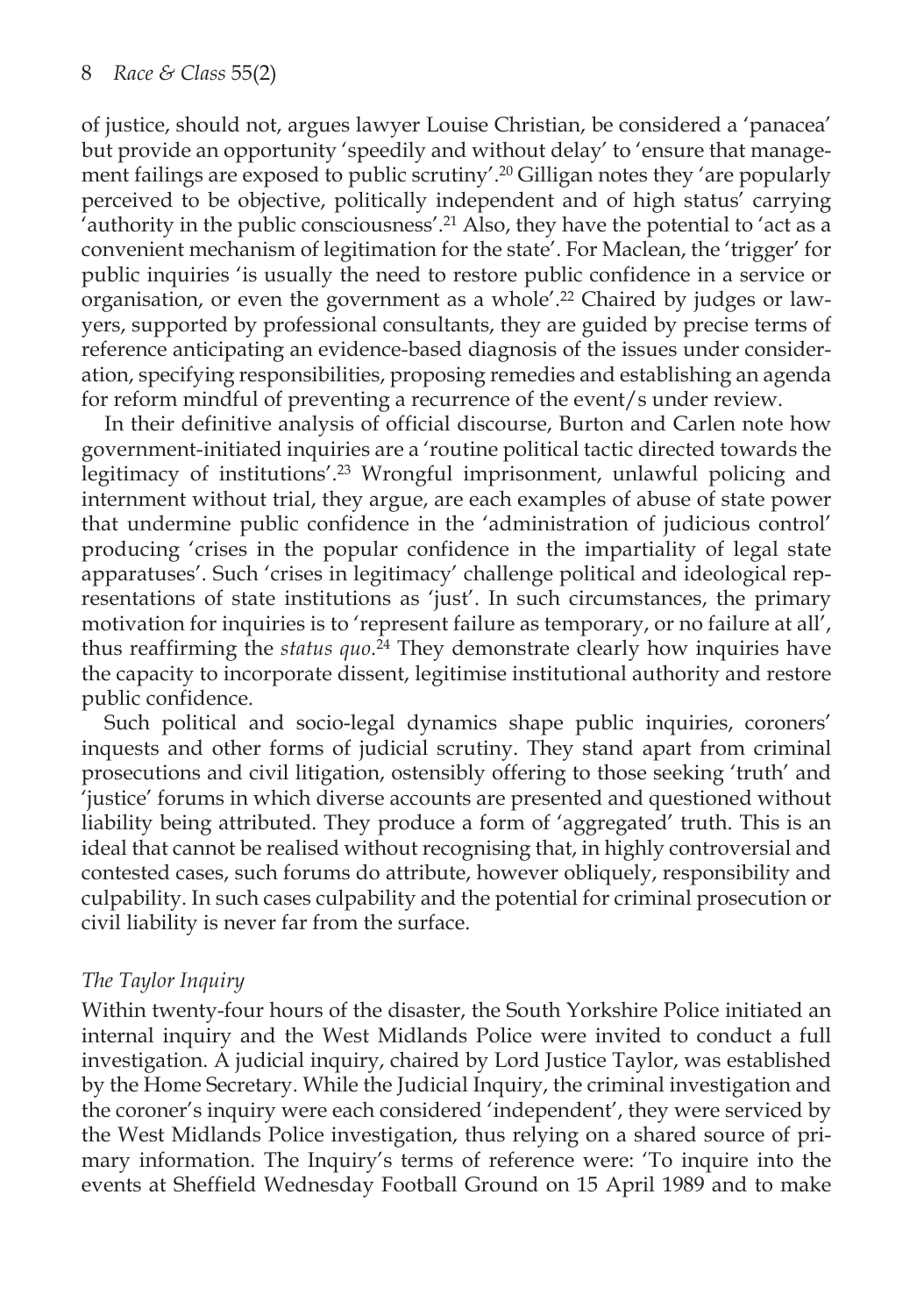recommendations about the needs of crowd control and safety at sports events'.25 It processed 2,666 telephone calls, 3,776 written statements and 1,550 letters. It met in session on thirty-one days hearing primary evidence (not under oath) from 174 witnesses; a 'small fraction' from the pool of thousands, yet 'sufficient in number and reliability to enable me to reach the necessary conclusions'.<sup>26</sup>

Lord Justice Taylor's Interim Report, delivered in less than four months, responded to 'urgent questions of safety, especially at football grounds'. Five months later, the Final Report broadened the scope to a general discussion of stadium safety and crowd control in the context of football.27 Focusing on the circumstances of the disaster, the Interim Report concluded that overcrowding in the central pens was the main cause. The main reason was a profound failure in police control. While directing its most damning conclusions towards the South Yorkshire Police it also criticised Sheffield Wednesday Football Club (the stadium owners), its safety engineers and Sheffield City Council.

Senior police officers had been 'defensive' and 'evasive' in giving evidence; their 'handling of problems on the day' failed to demonstrate 'the qualities of leadership to be expected of their rank'. It was 'a matter of regret that the South Yorkshire Police were not prepared to concede that they were in any way at fault for what had occurred'.<sup>28</sup> Duckenfield's 'capacity to take decisions and give orders seemed to collapse'. He failed to give 'necessary consequential orders' following his decision to open the exit gate, losing control of the situation. His 'lack of candour' had 'set off a widely reported allegation' that fans had broken into the stadium and caused a fatal crush.

Many families attended the hearings held in Sheffield. Coming within months of the disaster, the Inquiry's key findings appeared unequivocal in raising an expectation that criminal prosecutions and inquest verdicts of 'unlawfully killed' would follow:

We came away from Taylor feeling he was listening and it was clear to us then that we had a chance that the lies that were being told by senior officers would be brought into the open, that there were strong grounds for prosecutions and individuals would be brought to account.

When the Report came out, so soon after it all happened we were made up. We thought 'This is it, heads will roll'. They'd not only caused the deaths through their incompetence but they'd lied to a Judge and were caught out!

There's no joy in all this, nothing can bring back our children, our husbands. But what the Judge said in his Report at least brought some satisfaction that all that had been reported in *The Sun* and other papers was lies and that incompetence caused the disaster. What I couldn't get over was how these senior officers, including the Chief Constable, could stand there and tell lies to a Judge! They think they're above the law.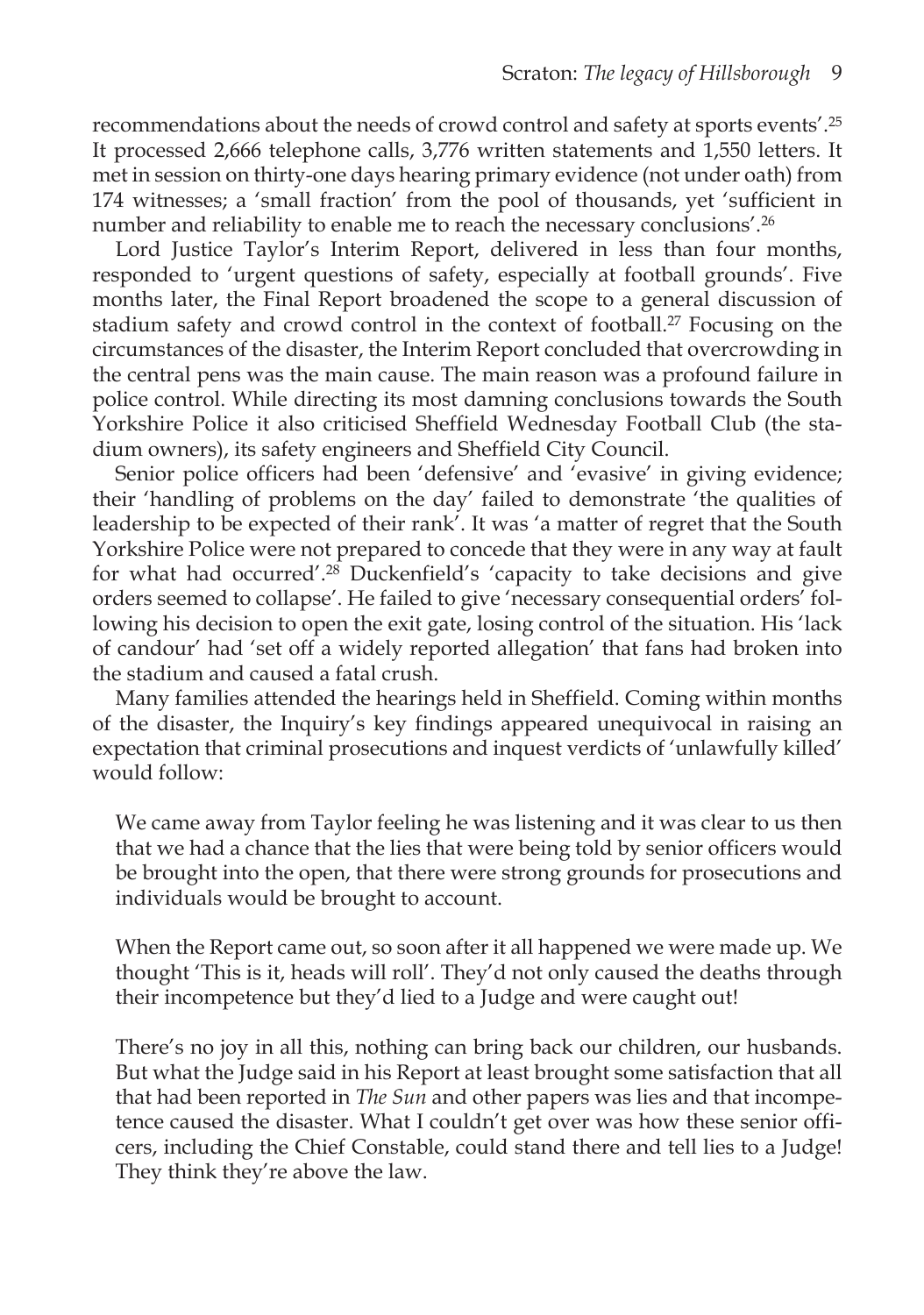When the Final Report was published, however, the specifics of Hillsborough were absent and the broader issue of football-related violence had returned to the agenda.

## *The inquests*

Following publication of the Interim Report, the bereaved families anticipated criminal prosecutions, yet wanted the inquests to proceed to establish the specific circumstances in which each of their loved ones died. They also sought explanation of the Coroner's decision to record blood alcohol levels from all who died. Given hostile media coverage, they argued his decision had further impugned the reputations of the deceased and supported police allegations of widespread drunkenness. Following discussions with the Director of Public Prosecutions (DPP), the Coroner proposed to proceed with individual preliminary hearings with each family. Between 18 April and 4 May 1990, in Sheffield before a jury, the Coroner held ninety-five limited hearings, or 'mini-inquests'.29 Each family heard the medical evidence on their loved one, including the recorded blood alcohol level, presented by the pathologist who had conducted the post mortem. This was followed by a synopsis of evidence on the deceased, including witness statements, summarised and presented by West Midlands investigating officers. These unprecedented 'third party' presentations could not be examined.

On the advice of their lawyers, the families accepted the format as an 'information dissemination exercise', their lead solicitor advising that the Coroner was 'to be applauded' in taking the initiative. The Coroner informed the families that the preliminary hearings would be 'non-adversarial', the evidence 'non-controversial'. Yet, in setting the context, 'expert' witnesses gave broad evidence, including the 'scientific' analysis of blood alcohol levels and the fatal injuries suffered by the deceased, focusing particularly on asphyxia. Each family then attended the coroner's court to hear evidence specific to their loved one. Eight families were processed each day and had minimal opportunity to reflect on the evidence put to the jury. The medical pathology on each of the deceased was presented as incontrovertible, and the summarised evidence compiled by a West Midlands Police officer was untested, despite many families identifying inaccuracies and inconsistencies. On completion of the preliminary hearings, the inquests were adjourned to await the DPP's decision on criminal prosecution.

In agreeing to preliminary hearings, families were concerned about restrictions placed on questioning the evidence heard by the jury. Their concerns were profound. A bereaved mother considered the mini-inquest was 'theatre': 'It was that rehearsed … It was blatantly obvious that when the pathologist was asked the questions he already knew what he was going to be asked.' A bereaved sister questioned the veracity of the medical pathology as the senior pathologist 'assured us that [her brother] would have felt no pain as he would have fallen unconscious within seconds'. Unbeknown to the family, however, 'the Coroner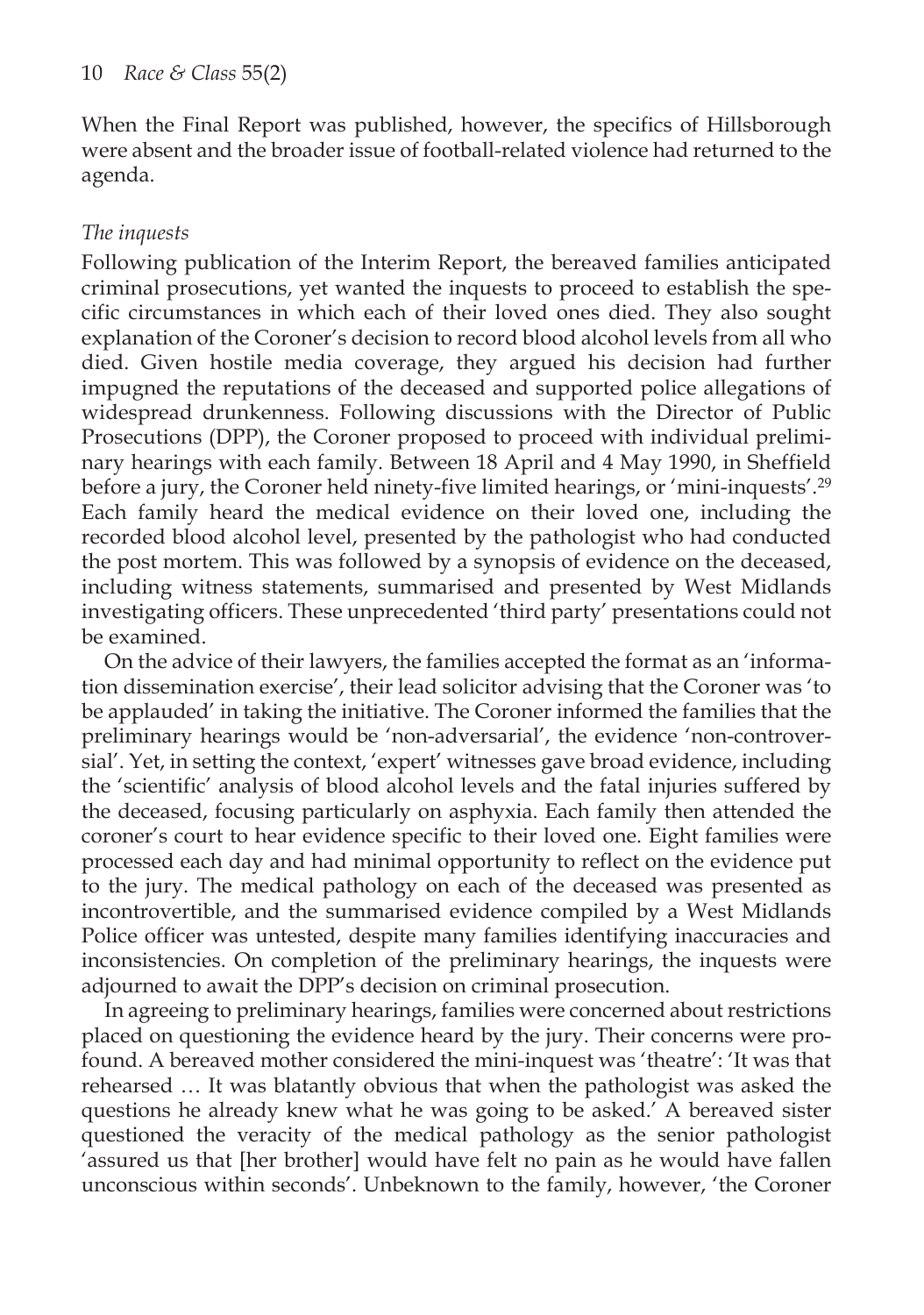had in his possession a statement from a witness which stated that [he] was conscious for some time. This evidence was not put before the jury.'

Having been instructed that questions raised could not be controversial, a bereaved mother asked why her son had not been taken to hospital. She stated, 'The Coroner replied, "In an ideal world they would have all ended up in hospital". Dear God! In an ideal world my son would have not ended up dead! The answer did nothing to alleviate my fears. It just made them worse.' Her increased anxiety was reflected in two further responses:

Before the mini-inquest I trusted that those dealing with summaries would do so without prejudice and with integrity.

How is it possible to gauge the truthfulness of the evidence given in the summaries when no opportunity was given to cross-examine the individuals who were the source of the information?

All families stated that they expected the preliminary hearings to provide a comprehensive understanding of the precise circumstances in which their loved ones died. They rejected the opinions, interpretations and words of investigating officers presented to the jury without examination as a denial of their right to test evidence. This was the only opportunity for the bereaved to hear and question evidence relevant to their loved one, yet it was denied by an unprecedented *ad hoc* procedure agreed by their lawyers.

I felt it was all very theatrical at the start. Dr Popper going out and coming in for the cameras. This offended us greatly, and continued to do so throughout the inquest.

Really speaking to face the mini-inquests on the day was to say the least most upsetting. The whole proceedings were for us unreal and to be quite frank impersonal. No-one should ever be subject to such proceedings.

That night I felt I had just lost him all over again. I couldn't stop crying thinking about him. They played on our emotions and our illness – it was so cruel.

I came away from the mini-inquest totally distressed and bewildered.

Any trust I had went out the window and like many other families I thought the mini-inquests insufficient.

On 30 August 1990, a year after the Taylor Interim Report's publication, the DPP announced there was no evidence to justify criminal proceedings against the South Yorkshire Police, Sheffield Wednesday Football Club, Sheffield City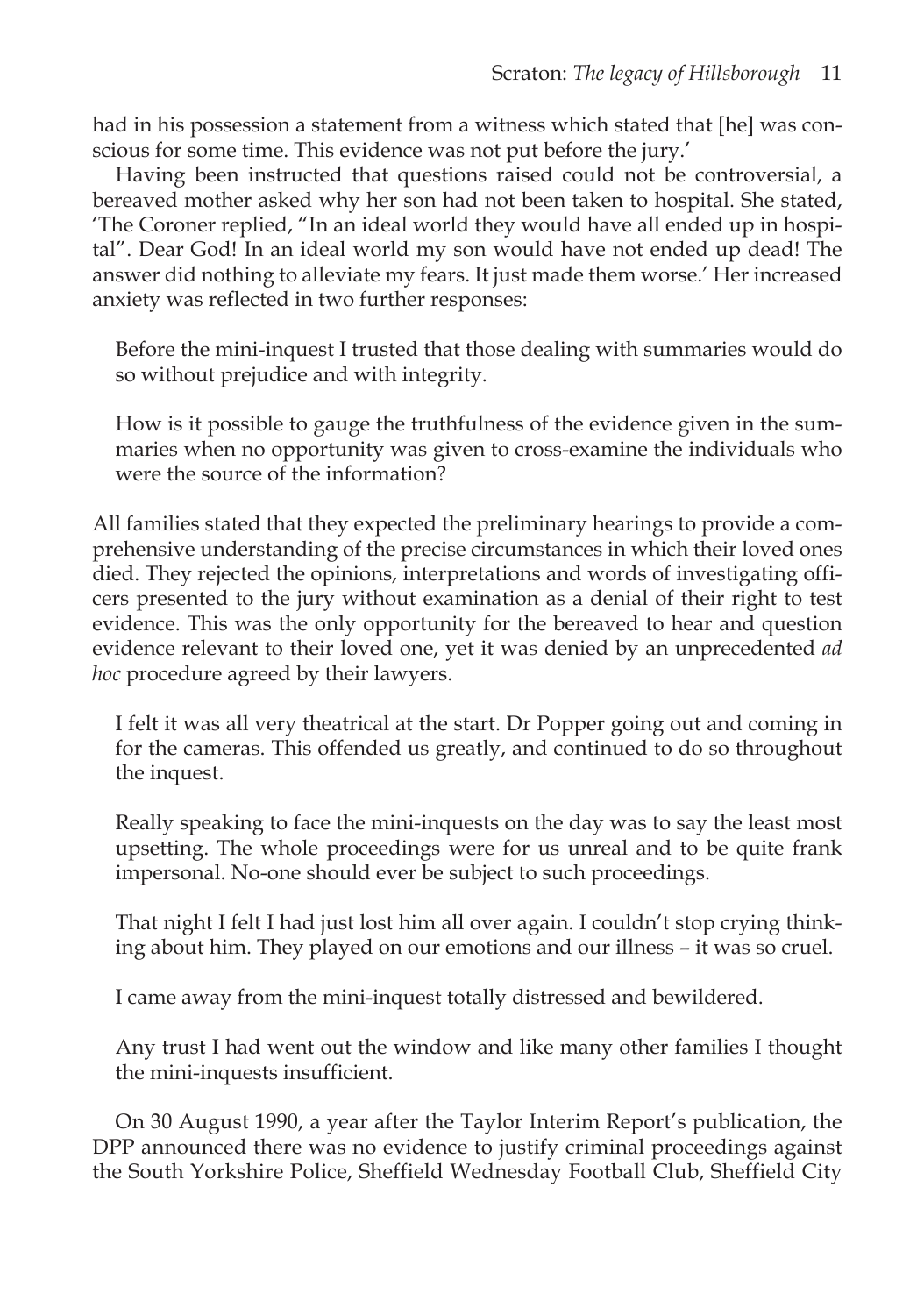Council or the Club's safety engineers. Further, he considered there was insufficient evidence to justify proceedings for any offence against any individual including South Yorkshire Police officers.30 The Police Complaints Authority (PCA) decided to pursue disciplinary action against the two most senior officers for 'neglect of duty'. Having been on long-term sick leave, C. S. Duckenfield, the Match Commander, retired on medical grounds and the PCA decided not to proceed with the case against his assistant, and disciplinary proceedings closed.31

Meanwhile, the inquests were resumed in generic form on 19 November 1990, concluding on 28 March 1991, having heard evidence from 230 witnesses. The Coroner decided that no evidence would be heard relating to events beyond 3.15pm on the day of the disaster. By that time, he argued, 'the real damage was done' – as the 'chest was fixed … respiration could no longer take place, the irrevocable brain damage could occur between four and six minutes'.32 He maintained that the 3.15pm cut-off was consistent with the medical evidence and 'each individual death' was 'in exactly the same situation', as crushing was the sole cause of all deaths. The 3.15pm cut-off was the Coroner's most controversial decision as those most directly concerned with rescue, evacuation and medical treatment were not called to give evidence.

The Coroner selected witnesses including local residents and police officers who repeated the previously discredited accounts of senior officers. Allegations of ticketless, drunk and abusive fans determined to force entry into the stadium resurfaced. Following 'expert' evidence from those associated with Sheffield City Council, the Sheffield Wednesday Football Club and the Health and Safety Executive, a small number of survivors gave personal accounts. In conclusion, and following legal submissions by all parties, the Coroner directed the jury on two possible verdicts: unlawful killing and accidental death. He advised that 'accident' encompassed a 'spectrum of events from something over which noone has control' where 'no-one could be blamed – to a situation where … there has been carelessness, negligence, to a greater or lesser extent'. A verdict of accidental death did not mean that individuals were absolved from 'all and every measure of blame'.33 Following two days of deliberation, on the eightieth day of the generic hearings, the jury returned a majority verdict of 'accidental death'.

The bereaved families were profoundly distressed, criticising the Coroner's direction:

The inquests were a farce from beginning to end. We were totally misled by West Midlands Police, legal representatives and by the Coroner himself … The Coroner clearly directed the jury to an accidental death verdict.

I cannot be totally objective but it would seem that the jury could only arrive at one verdict after the Coroner's performance.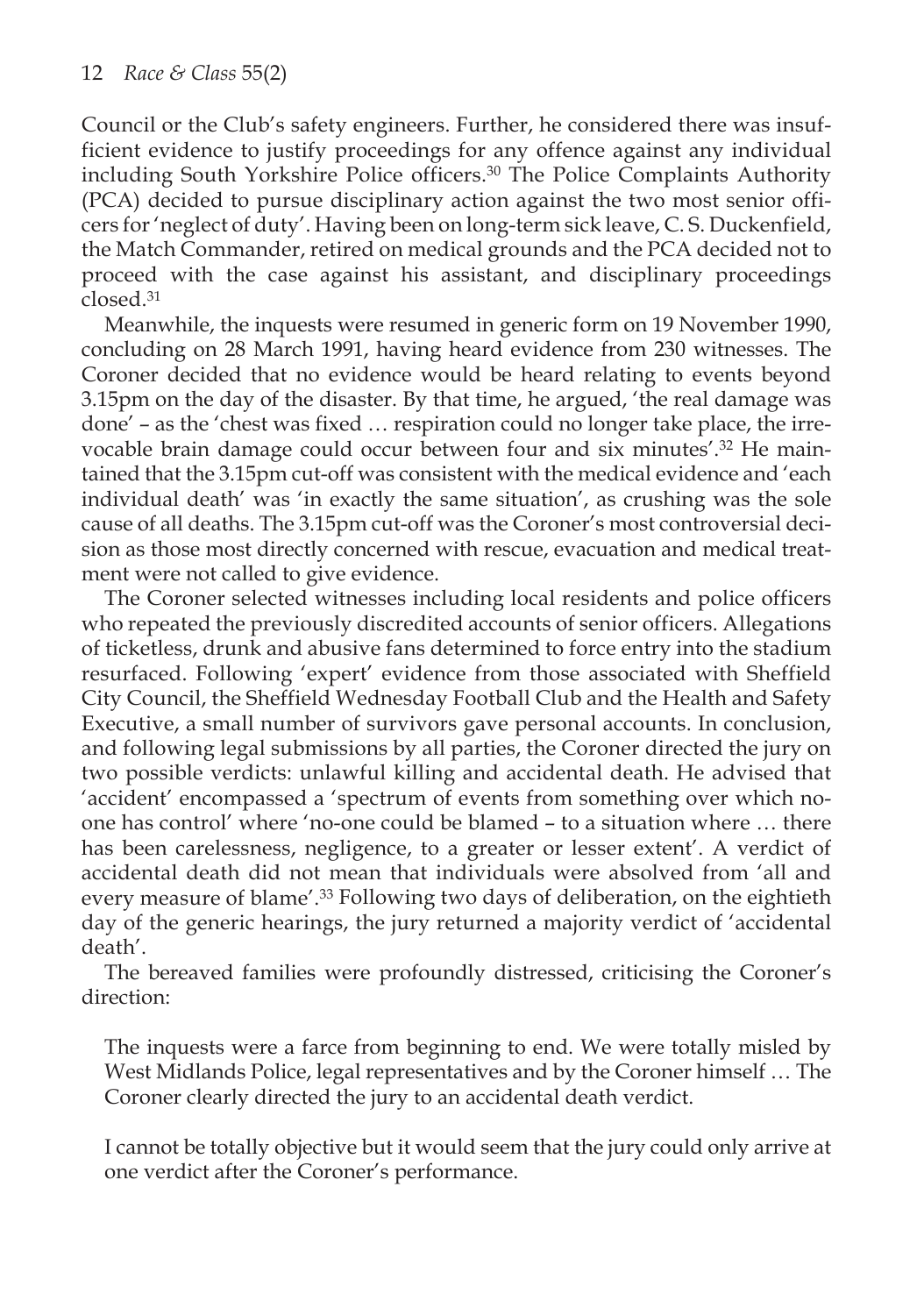Families questioned the accidental death verdict given 'the overall emphasis on negligence so prominent in Lord Justice Taylor's Report'. They considered inquests as a forum for thorough investigation to be limited:

We do not believe that (a) the Coroner was proficient enough to control the proceedings, (b) the inquest is the format most efficient to look into mass deaths especially where the Police are implicated.

In a case of this magnitude, coroner's courts are not adequate places to deal with inquiries into deaths.

I think it [inquest procedure] needs serious reviewing and alterations made to most areas of the procedure, especially in the case of multiple deaths as in a disaster.

The coronial system is not really suitable for handling a major incident involving multiple deaths.

Despite the apparent broad scope of the inquests, the universal view was that specific questions relevant to the deaths of loved ones, particularly regarding the possibility of survival, had been ignored. A bereaved father commented that his family 'will never know what happened to our son between 3.15pm and 4.25pm when he was certified dead' as the 'Coroner put up a wall in front of all the families.' Another bereaved father stated, 'every door is closing on us' but he 'didn't expect anything else. It was too big an issue, too many top people, too much to lose. The inquest was a farce but we all went along with it – we had to, there was no choice.'

On 6 April 1993 the High Court granted leave to six families to apply for a judicial review of the inquest verdicts. Grounds for appeal included: irregularity of proceedings; insufficiency of inquiry; the emergence of new facts or evidence.<sup>34</sup> On 5 November 1993, Lord Justice McCowan rejected the families' submission, ruling that the inquests had been properly conducted and evidence had not been suppressed.35 The Coroner's direction had been 'impeccable' and there had been 'no error'. He considered that liability was not an issue as the police 'had admitted fault and paid compensation'. The 3.15pm cut-off was appropriate as all were 'brain dead by that time' and further 'examination of the last minutes of their lives' would provide no further information, but would be 'harrowing' and involve 'large numbers of witnesses … lasting if not for 96 days, for not far short'. While accepting that bereaved families were motivated by a 'deep instinct to know the circumstances in which their relatives died', his role was 'to take an objective view and … consider the interests of all concerned including those of all the witnesses who would have to come along five years later and try to cast their minds back to events they must have been trying to forget'. He ruled that 'this was not a case in which it would be right to order fresh inquests'.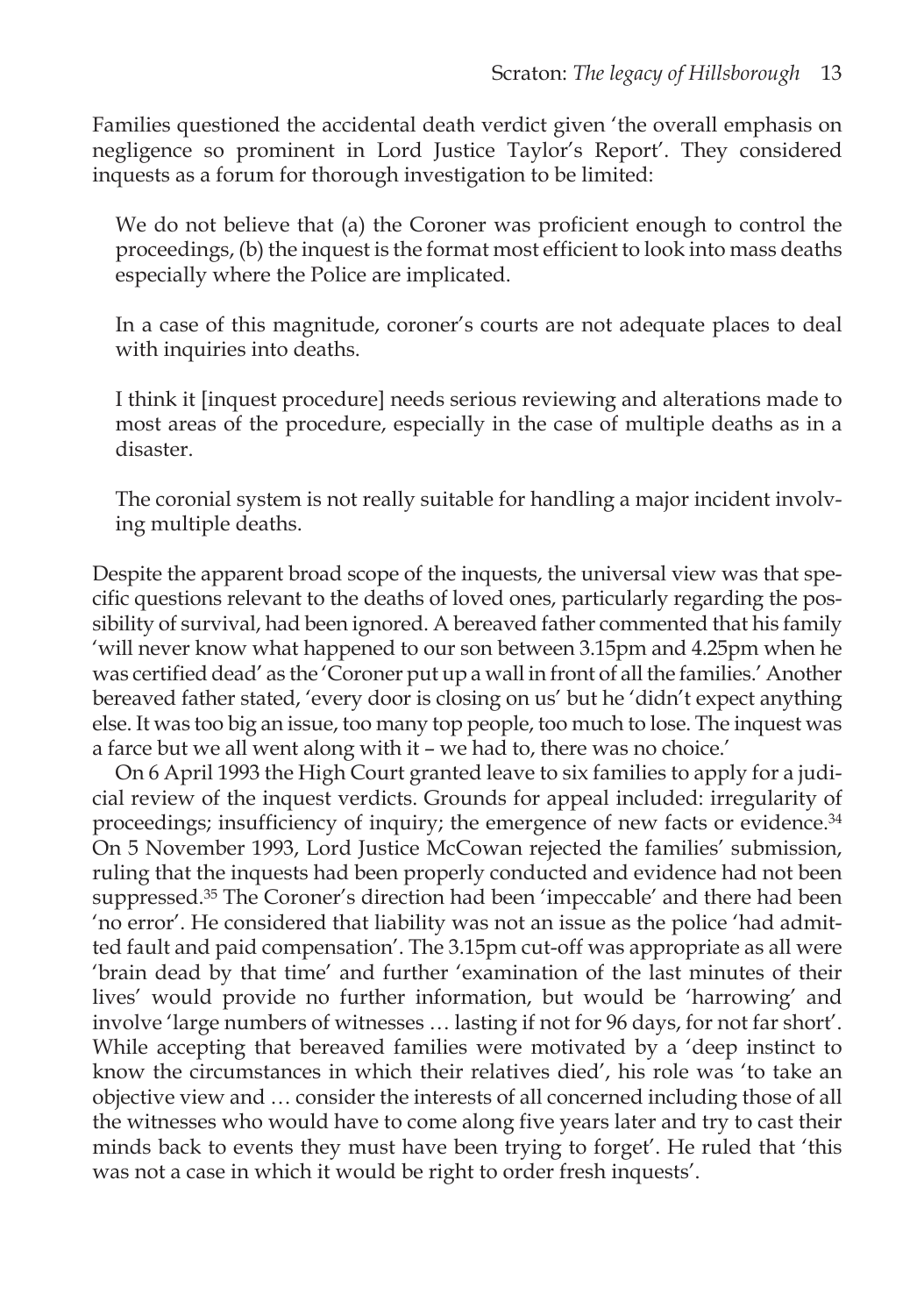While the Taylor Inquiry was considered unequivocal in attributing responsibility, its investigation had been rushed and narrowly focused. Given its timeframe and narrow terms of reference it did not have the capacity to research in detail the context and circumstances in which the disaster occurred. Apart from its implications for criminal and civil proceedings, foreseeability was central to the concerns of the bereaved and survivors. Taylor did not question the effectiveness and appropriateness of rescue, evacuation and the emergency response. Reviewing the medical pathology used empirically to establish that death was instantaneous and evaluating the treatment of the bereaved and survivors in the immediate aftermath were matters outside his remit. In the longest inquests in English legal history, the fans had been vilified and in the public consciousness the verdicts of accidental death appeared to clear the South Yorkshire Police and other organisations of culpability.

#### *The judicial scrutiny*

In late June 1997, soon after the election of the Labour Government and following a concerted campaign by families, the Home Secretary Jack Straw acknowledged that their grief had been 'exacerbated by their belief that there are unresolved issues which should be investigated further'. He proposed an unprecedented judicial 'scrutiny' of any 'new' evidence and appointed senior appeal court judge and former MI6 Commissioner Lord Justice Stuart-Smith to review 'further material that interested parties wished to submit'.36 The Scrutiny's terms of reference were limited to 'new' evidence 'of such significance' that it could lead to criminal prosecutions or disciplinary actions. Stuart-Smith would 'advise whether there is any other action which should be taken in the public interest'.

Supported by a Home Office team, Stuart-Smith viewed the South Yorkshire Police Archive that held the documents gathered by the West Midlands Police in their investigation. He also visited Sheffield Wednesday Football Club. On 6 October 1997, in Liverpool, he met the bereaved families emphasising that they should restrict their submissions to the Scrutiny to 'fresh evidence'.<sup>37</sup> From all material reviewed and submitted he would establish any grounds 'for a new public inquiry, new inquest or any other kind of legal proceedings or action by the authorities'.

Stuart-Smith accepted Taylor's findings that the failure to close the tunnel once exit Gate C had been opened was 'a blunder of the first magnitude'. He noted that Taylor had been 'highly critical of the police operation' and had criticised Sheffield City Council, Sheffield Wednesday Football Club and the safety engineers. While accepting the Taylor Report's findings, he told families the accidental death verdicts were not inconsistent with deaths caused by a degree of negligence or breach of public duty.

Thirty-four families made written submissions, eighteen attended family meetings with Stuart-Smith. He interviewed fourteen further witnesses, and drew on sixteen others for assistance 'on various aspects' of his work. His report was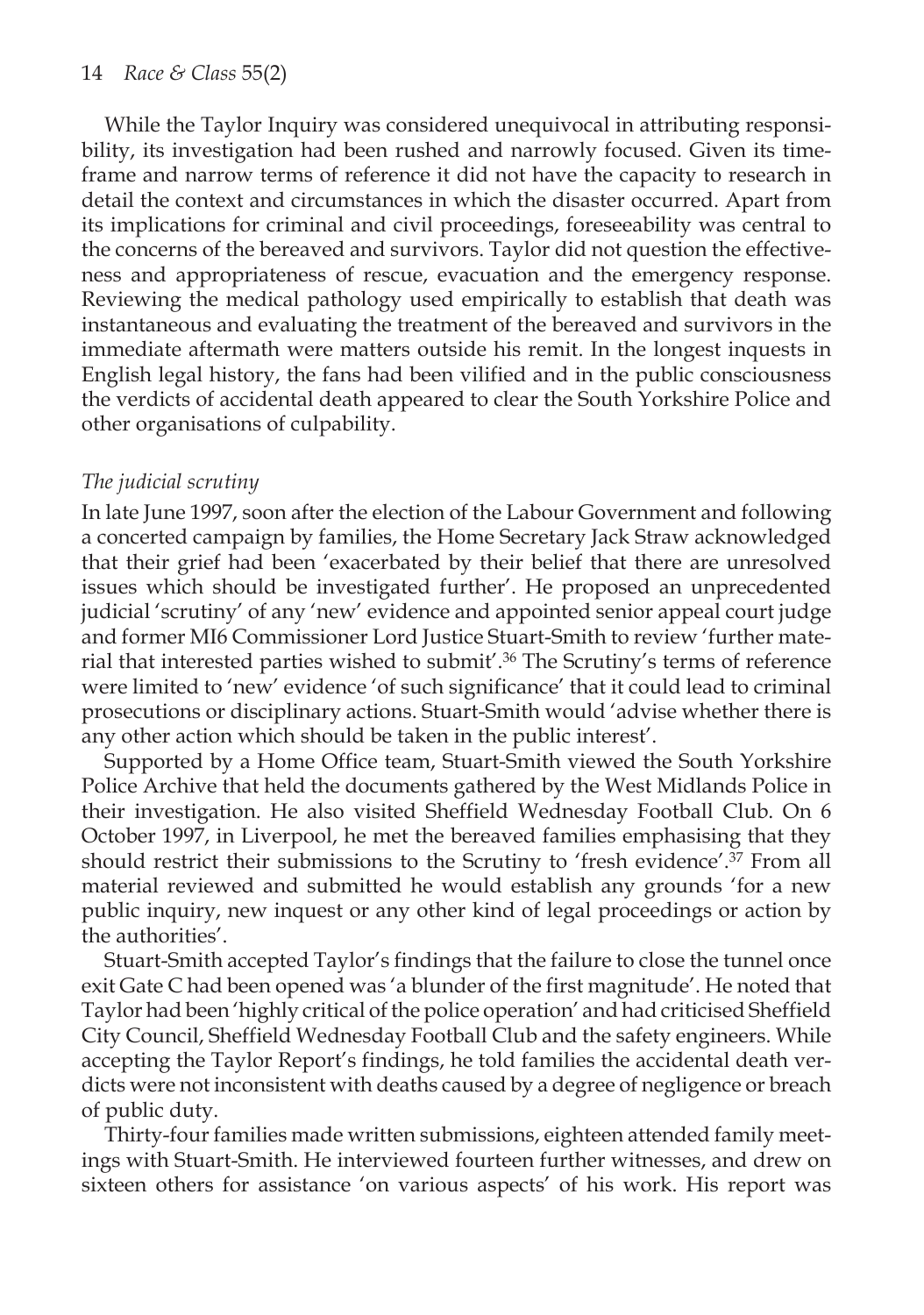published in February 1998.38 In the House of Commons, the Home Secretary stated that the Scrutiny had been 'thorough' and 'impartial' but had found no new evidence of substance.39 It rejected allegations that video evidence had been suppressed and false evidence given, denied that the 3.15pm cut-off had limited the scope of the inquests and dismissed the suggestion that the process of review and alteration of police statements within the South Yorkshire Police constituted an 'improper attempt' to 'alter the evidence' of witnesses. Thus, concluded the Home Secretary, there was 'no basis for a further public inquiry' or 'for a renewed application to quash the verdict of the inquest' and 'no material' to interest the DPP or police disciplinary authorities. Stuart-Smith had been 'dispassionate' and 'objective', delivering 'an independent, thorough and detailed scrutiny of all the evidence that was given to the committee'.

Realising that the Stuart-Smith Scrutiny was the last opportunity for a full review of all archived material, the families were devastated by the Report and the conclusions drawn by the Home Secretary:

From the moment he talked to us in Liverpool it was clear what he was about. He made that awful comment about families arriving late 'like the fans did at Sheffield' and I knew then it was going nowhere.

We met with him and it was a battle just to get him to understand what we were saying. What more could we have done? His mind was made up.

He came to Liverpool after a few days in Sheffield. How could he have gone through all the documents there in that time? He was guided – by the Home Office police department and by the South Yorkshire Police. It was a show by Straw to get us off his back. I'm telling you now, we're not going anywhere.

## **Determination, disclosure and acknowledgement**

Undeterred by the High Court's ruling against their challenges to the sufficiency of inquiry, conduct and verdicts of the inquests and by Stuart-Smith's rejection of new evidence, the families sought redress in a private criminal prosecution for manslaughter of the Match Commander, David Duckenfield, and his assistant, Bernard Murray.40 In July 2000, after a seven-week trial and a sixteen-hour deliberation, the jury acquitted Murray and was unable to reach a verdict on Duckenfield. The judge refused a retrial. As the families, many in tears, left Leeds Crown Court they were filmed by West Yorkshire Police whose police support units in riot gear were on stand-by:

After all we'd been through, and we had behaved throughout with dignity to honour our loved ones, what did they think we were going to do? That was the last straw.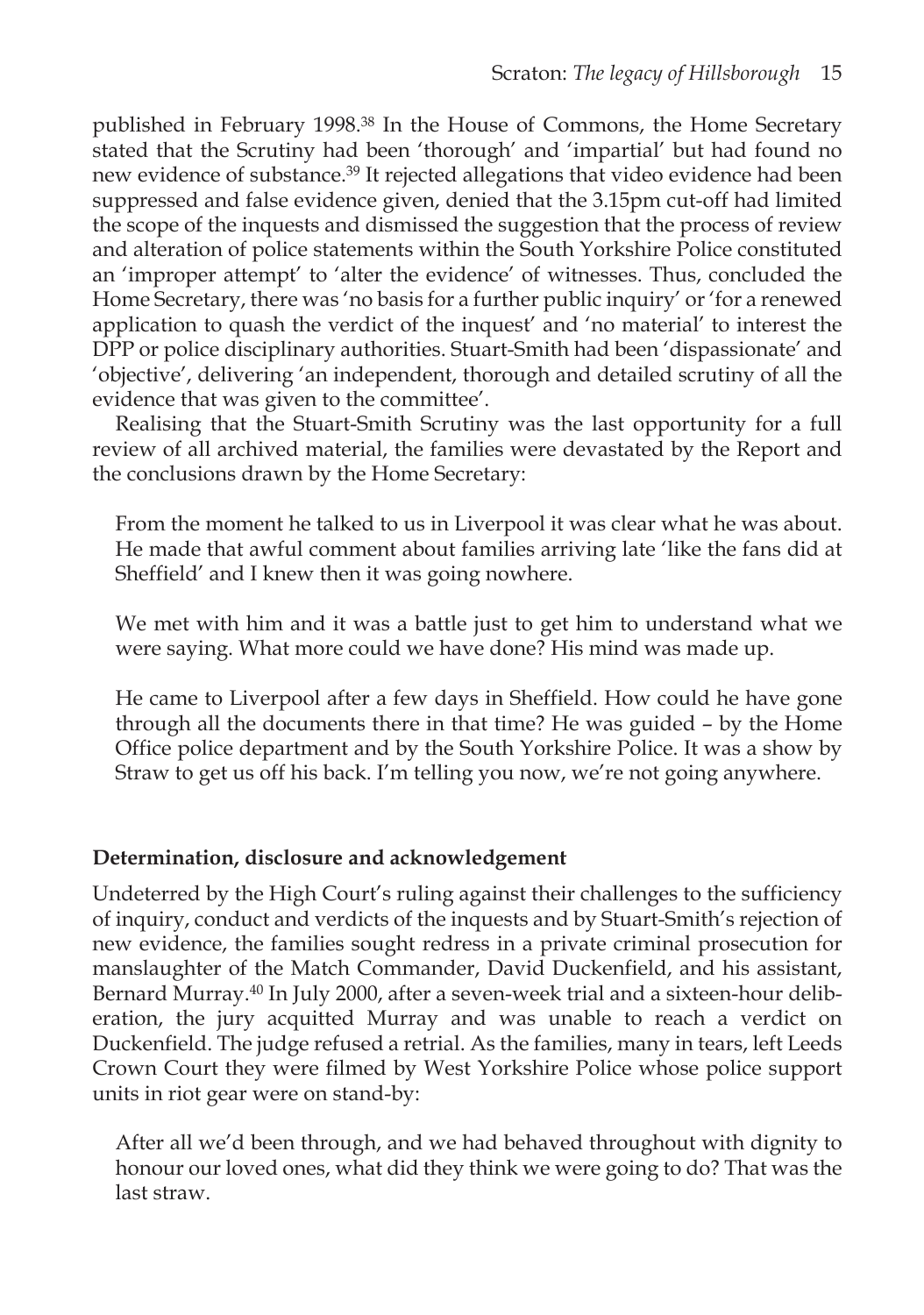We were walking in small groups, huddled together supporting each other, most of us bereaved parents and they treated us like criminals. It was all a show for the TV cameras. But what did it tell the world? The same slurs against those who died were now put on us. We had to relive the allegations they made against our kids – in the inquiries, the inquests, the papers and at the trial. Their reputations, ours as well, were dragged through the mud.

I looked around at the faces of the families – so much sadness – and I was deeply dismayed to see armed police behind us … was there any need for that and to this day I ask myself why, what on earth they thought we could or would do. It left a bitter taste. I felt utterly dejected and wanted to sit in a corner. I thought this would last a short while but I was on my knees for a long time. It left me feeling inadequate and I had a deep feeling of despair.

Following the private prosecution the expectation was that 'the end of the road had been reached'. Interviewed in 2008, a bereaved mother stated, 'I think we were expected to go away, to move on and we were told endlessly that closure would be for our own good'.41 This advice underestimated the impact on families and survivors not only of their loss and trauma but also of experiencing inadequate investigations, unreliable evidence, flawed inquests and an inconclusive private prosecution, compounded by hostile media coverage. Their emotions were a complex mix of loss, anger, guilt, failure and inadequacy. Another bereaved mother commented, 'They took away our children and they took away our grandchildren, what they would have become … you can't stop that hurt or that anger'. A third bereaved mother was adamant that fans had 'died so unnecessarily' and the investigation, inquests and lawyers 'let us down'.

As the twentieth anniversary of the disaster approached, families remained committed to finding an avenue to challenge the previous rulings and inquest verdicts. Universally they expressed the 'smouldering anger' they felt whenever Hillsborough was misrepresented in the media. A bereaved father noted how that brought 'depression and despair … and I can't sleep at night until I put it right'. A bereaved mother rejected the notion of 'justice … there's no justice for a life … I still cry over the way we were all treated and the way the dead were treated. They had no rights, we had no rights, so don't talk to me about justice!' A bereaved sister 'would never again hand the responsibility for justice to the police, the coroner or the judiciary … Hillsborough shows how when dealing with powerful vested interests against the likes of us the judicial system fails to its core'. A bereaved father reflected that 'given all the evidence, it's impossible to believe or bear' that 'twenty years on no-one is held responsible for one of sport's biggest disasters'. At the first memorial service he met Prime Minister Margaret Thatcher, 'She tried to reassure us by saying there would be no cover-up, no whitewash … she should have continued by saying there will be no justice.'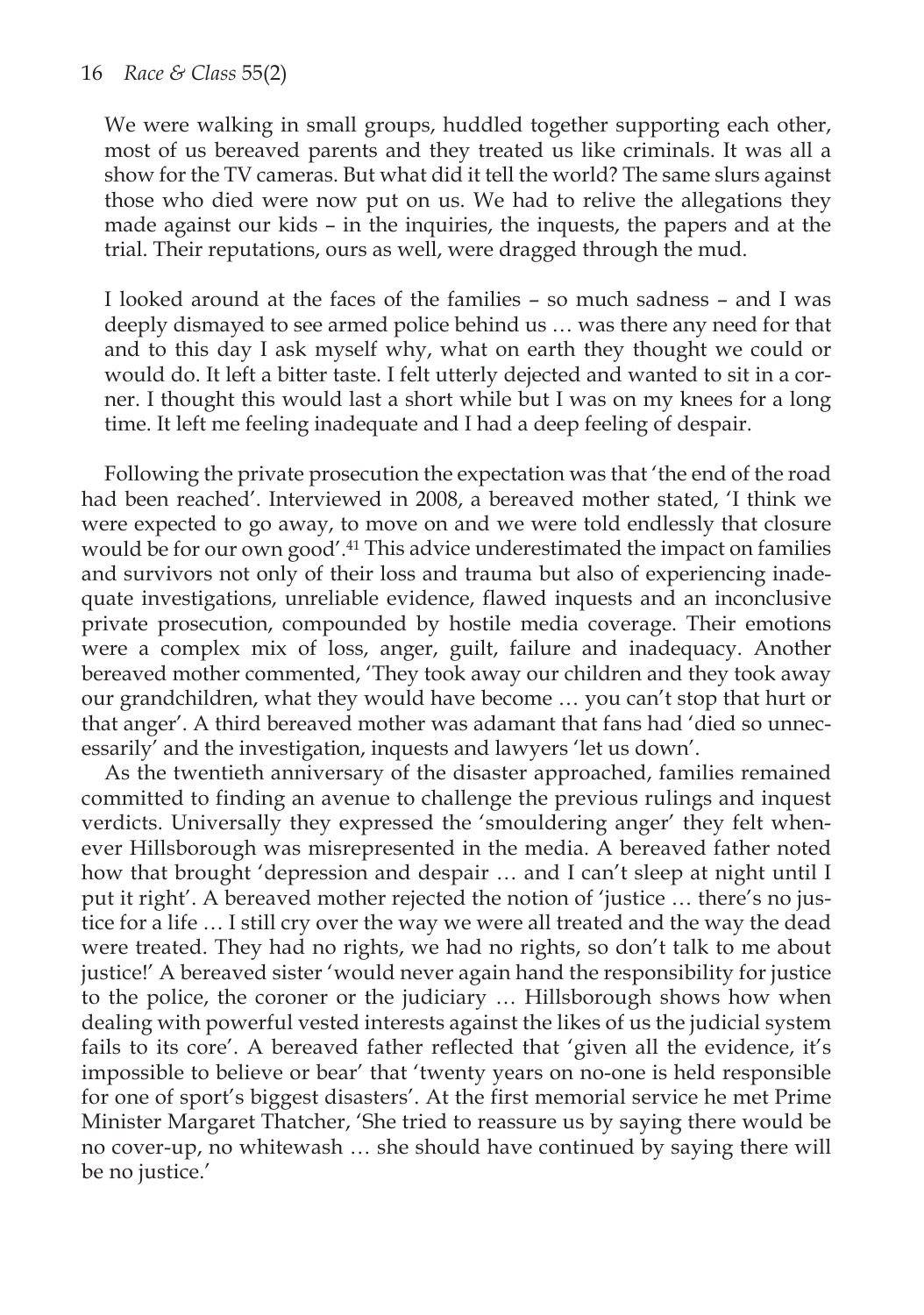Twenty years on, what were the families seeking? A bereaved mother stated: 'I don't want vengeance, I don't believe in an "eye for an eye"'. Nineteen years ago it was different … but not now. I felt vengeance then and realised it was eating me up'. A bereaved sister stated that 'if the source of the anger doesn't disappear, then the anger won't disappear'. It could only be resolved through 'full acknowledgement of and responsibility for the disaster'. A bereaved mother agreed, 'My loss is constant, you learn to live a different life … the authorities all thought we were after money, big claims, but all we wanted was the truth and for someone to say "We made a terrible mistake, 96 died and we are sorry".' A bereaved father stated, 'we have been through the pain barrier so many times and we continually hope that one day someone will stand up and admit their mistakes'. Another mother stated, 'there can be no conclusion to my grief but we demand acknowledgement and accountability … for them to stand up and say "We got it wrong." All I want now is the truth to come out, from them.'

A bereaved sister broadened the focus to include those who had died in the two decades following the disaster:

I'm just upset that so many parents and other family members are passing away without ever having had an apology or any other form of justice. The names of our loved ones remain tarnished, with some members of the public still believing it was fans that caused their deaths. The insight we've had over the past 20 years into the cover ups that have gone on is appalling and still needs addressing. They say time heals … but in our case it hasn't.

On the anniversary, invited by the Hillsborough Family Support Group (HFSG), Minister for Health Andy Burnham MP addressed over 30,000 people attending the annual memorial service at Liverpool FC's Anfield stadium. He praised the 'dignity', 'resolve' and 'remarkable courage' of the bereaved families in coping with their loss while campaigning for justice, noting that as a city Liverpool had 'unified in a simple statement of defiance' demonstrating a 'spirit of community and solidarity never to be broken no matter how great the adversity'. After his address he stated that he confirmed his claim that Hillsborough represented 'a major injustice'.42 And since the bereaved and survivors had not had access to the facts, supported by Liverpool MPs, he 'called for full disclosure of any further documents that have not been put in the public domain and are held by any public body'. For, 'the public interest lies very clearly in full disclosure of all such information, so that the families and others can make their judgement on all the facts'.

As a consequence of Burnham's statement, the HFSG submitted a proposal to the Home Office on truth recovery and acknowledgement providing a comprehensive overview of the issues to be addressed by full disclosure of documents generated by all inquiries and investigations.43 Primary concerns centred on the context and circumstances of the disaster, how families had been treated in the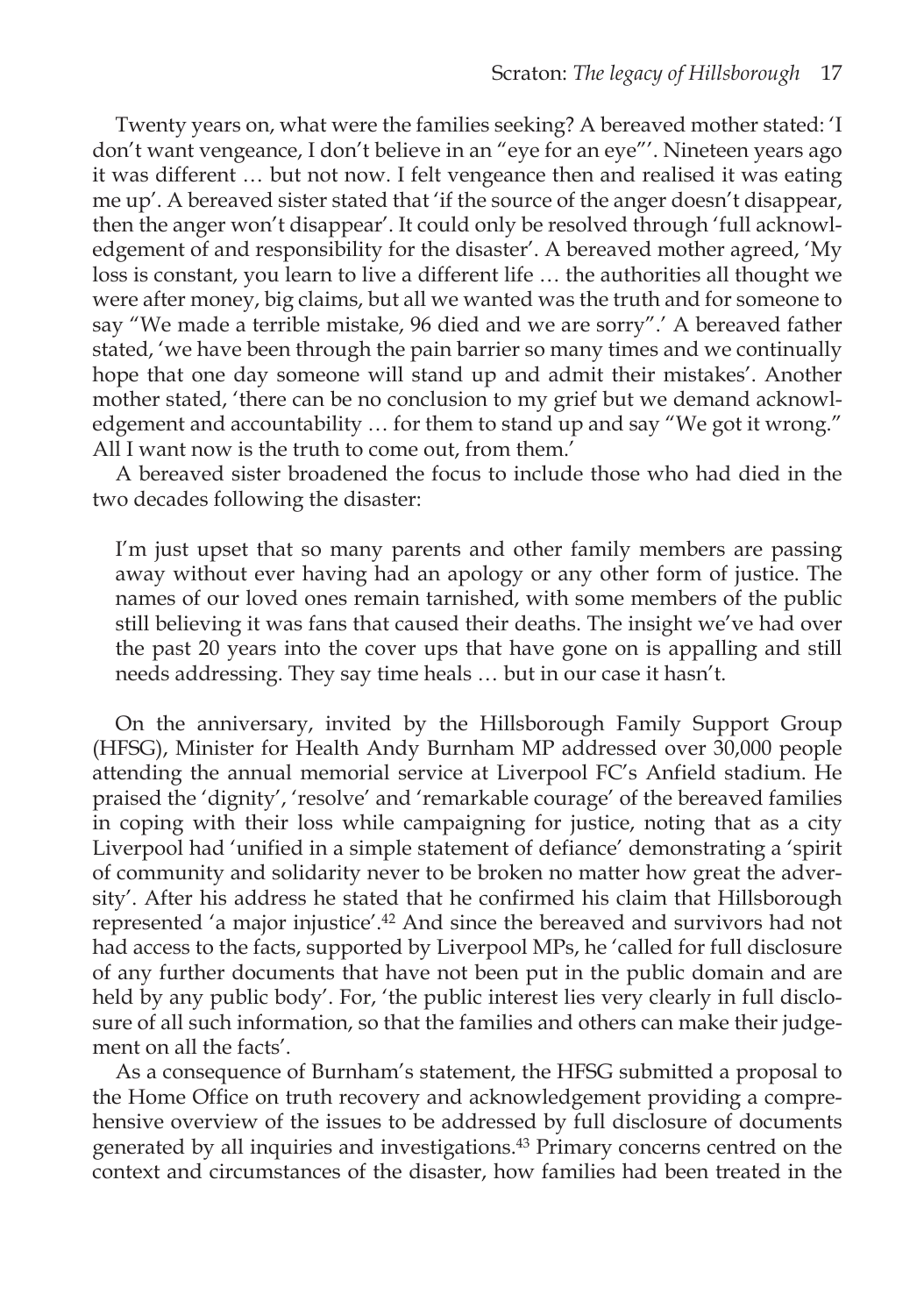immediate aftermath, the failures in emergency response, the conduct of the investigations, the medical evidence and the 3.15pm cut-off and insufficiency of inquiry by the Coroner and the Scrutiny. The HFSG proposed that disclosure should increase public awareness and understanding of the circumstances and immediate aftermath of the disaster, emphasising that the 'right to truth' and the 'right to remedy' were fundamental to the 'public interest'. It requested that all statutory and non-statutory agencies should release documents to families without redaction to be analysed by an independent research team.

In December 2009, following the HFSG's unrelenting campaign, the Bishop of Liverpool, James Jones, was appointed by Alan Johnson, Home Secretary, to chair the Hillsborough Independent Panel (HIP) supported by a full-time secretariat and by an independent research team. Disclosure was negotiated primarily with the South Yorkshire Police and with contributing organisations including Sheffield-based agencies, public authorities, private companies and individuals. The Panel met on thirty-six occasions between February 2010 and the launch of its report in September 2012. Its terms of reference committed to 'maximum public disclosure' of all documents held by central and local government and other public agencies, and to publishing a comprehensive report demonstrating how the disclosed material 'adds to public understanding' of the disaster, its context, circumstances and aftermath.44 Documents were to be disclosed 'initially to families', thus establishing at the outset the principle of 'families first'. The Panel would also oversee the establishment of the Hillsborough Archive as a repository for all primary documents disclosed.

Over eighty organisations and many individuals released documents and other materials. Following consultations with the HFSG and reflecting the central 'unanswered' questions and anomalies identified by previous alternative accounts, the scope of disclosed material prioritised: the decade prior to the disaster, specifically the structural condition of the stadium, crowd safety and crowd management; the circumstances prior to the 1989 semi-final including debriefings from 1987 and 1988; the 'moment' of the disaster; the immediate aftermath; and the investigations and inquiries that followed.

Presented first in closed session to the bereaved families at Liverpool's Anglican Cathedral on 12 September 2012, the twelve chapters within the 395-page report presented 153 key findings.45 Detailing analysis of all relevant contextual documentation for the decade prior to the disaster, the research demonstrated that the safety of the crowd had been compromised by institutional complacency and neglectful custom and practice. The research found that access to the stadium, crowd management by the Club managers, their stewards and the South Yorkshire Police, structural alterations to the stadium, access to the central pens via the 1 in 6 gradient tunnel, emergency egress from the pens and the monitoring of crowd capacity within the pen, were each known deficiencies. Given a near disaster on the terrace at an FA Cup Semi-Final in 1981, the research concluded that the risks were known and the crushing on the terraces was foreseeable.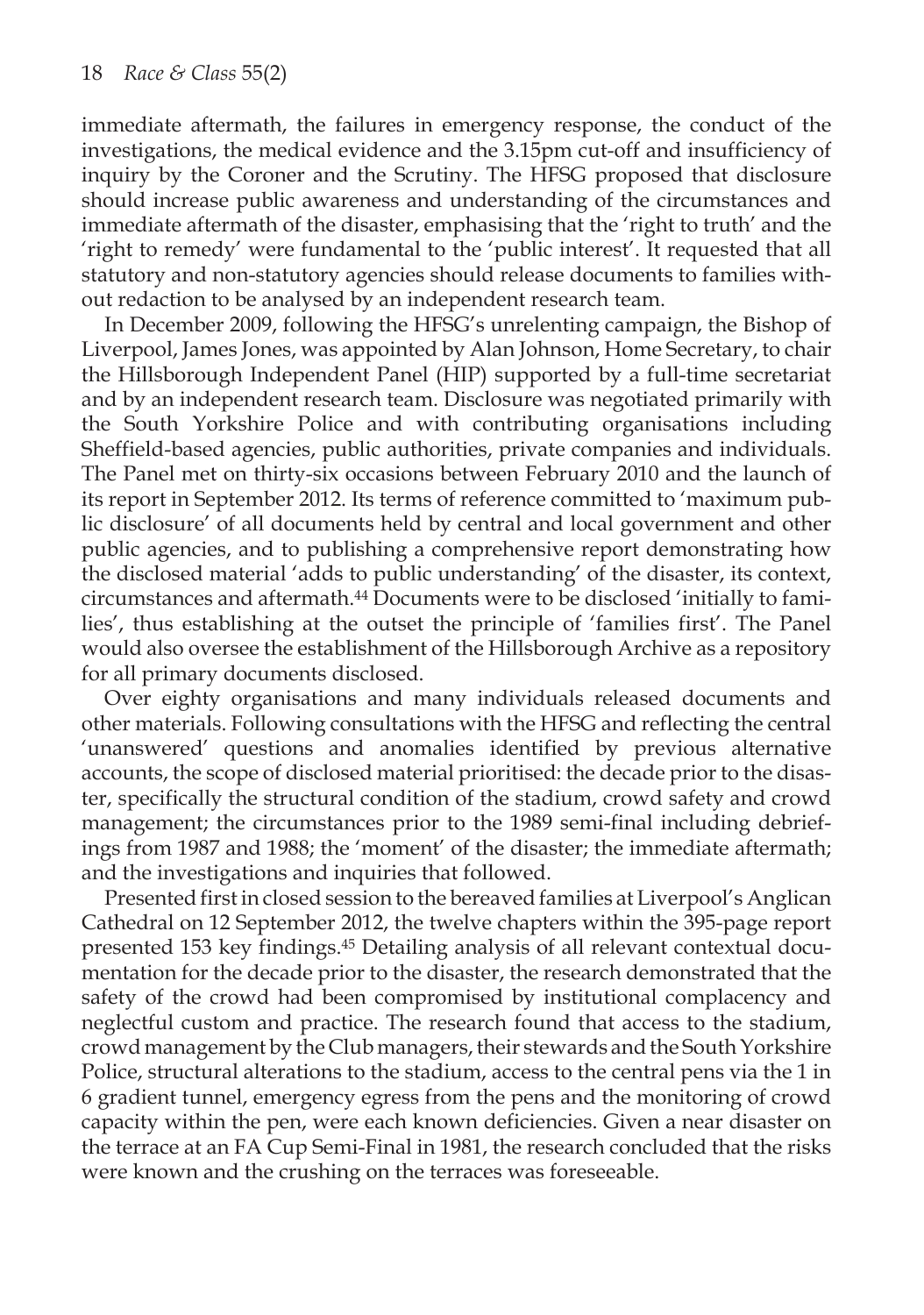Following that near tragedy, the stadium had not been hired for FA Cup semifinal matches until 1987. During that fallow period, the documents revealed a breakdown in the relationship between Sheffield Wednesday Football Club and the South Yorkshire Police. The stadium failed to meet minimum safety requirements, inspections were inadequate and Sheffield City Council's safety certificate was out of date. Following the installation of pens on the Leppings Lane Terrace, there was no method for monitoring crowd distribution between the pens, rendering the designated capacity for each pen meaningless.

In the months following the disaster, the Health and Safety Executive (HSE) investigated the technical aspects of the incident.46 It concluded that the maximum pen capacities had been set too high, particularly in Pen 3 where most deaths occurred. The structural alterations to the terrace between 1981 and 1985, introducing lateral fencing, had not been evaluated and the safety barriers, in location and height, were structurally deficient. Access through the turnstiles was between 2.9 and 3.5 times higher than in other areas of the stadium, making congestion at the bottleneck approach to the turnstiles inevitable at capacitycrowd matches. The HSE reports revealed the terrace to be structurally unsafe on every significant safety factor: restricted access and inadequate turnstile provision; the 1 in 6 gradient tunnel into the central pens; overestimation of safe capacity; deficiencies in safety barriers; inhibited egress at the front of each pen.

The institutional tension between the club's management and the police, particularly ambiguity concerning responsibilities for the safety of the crowd, contributed to the failure to respond quickly and effectively to the developing crush in the central pens. A regulatory mindset prevailed, anticipating crowd disorder while compromising crowd safety. Yet documents showed there had been crushing at the turnstiles and in the central pens in 1987 and 1988, remedied by closure of the feeder tunnel into the central pens and the redirection of fans to the sparsely populated side pens. None of these issues had been recorded in the police debriefings. On taking the decision to open exit gates in 1989 to relieve the crush at the turnstiles, it did not occur to the Match Commander, in post for only twenty-one days, or to the police officers on the concourse, to close the tunnel. Yet it was clear that the central pens were packed.

The research examined all available documentation concerning the emergency response. As stated previously, the inquest was denied the opportunity to hear and examine evidence from the emergency services. Yet analysis of the disclosed documents shows that the emergency services failed to instigate the agreed major incident plan, there was a failure by senior Ambulance Service personnel in the stadium to recognise the crisis in the pens and an initial breakdown in leadership, co-ordination of the incident and prioritisation (triage) of casualties.

The significance of the effectiveness of the emergency response and its potential to have saved lives hinged on the Coroner's position, supported by the team of pathologists who conducted the post mortems, that death due to asphyxia was inevitable within four to six minutes after receiving their injuries. Reappraising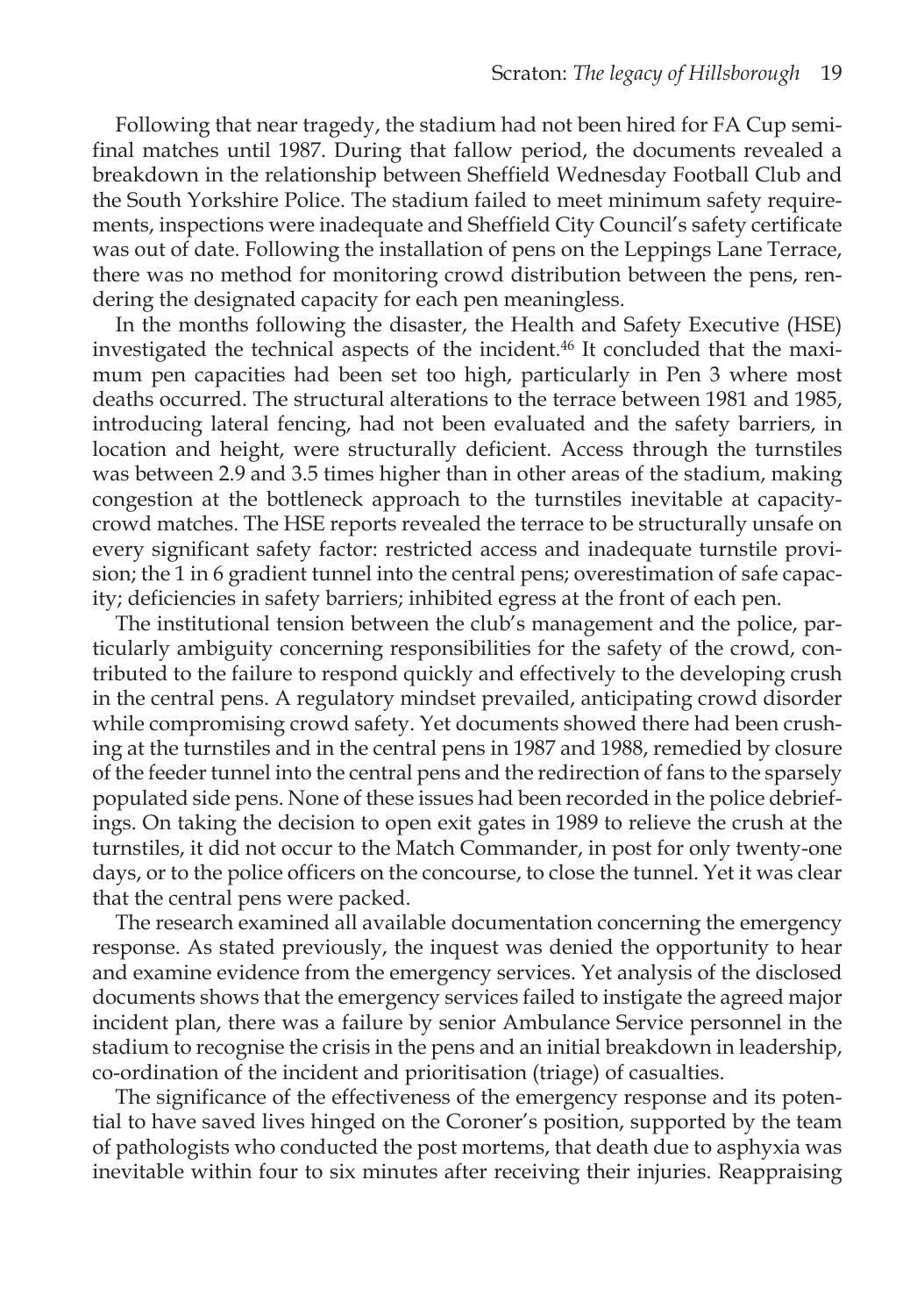the medical evidence from the contemporaneous records revealed the fallacy underpinning this assumption. Those who suffered partial asphyxiation did not die swiftly and the research concluded that a better focused and properly equipped response could have saved lives. This endorsed the opinion of several doctors and nurses who were spectators and attempted resuscitation.47 While, as discussed earlier, the Judicial Review unreservedly supported the Coroner's interpretation of the medical evidence and his decision not to consider the emergency response, the research demonstrated the fallacy of assuming a consistent pattern of injury and death applicable to all cases.

All ninety-six post mortem reports were reassessed. In twenty-eight cases there was no evidence of traumatic asphyxia obstructing blood circulation and death would have taken significantly longer to occur than stated in evidence at the inquests. In thirty-one cases the heart and lungs had continued to function after the crush, in sixteen for a prolonged period. The analysis showed conclusively that in forty-one of the deceased the asphyxia was potentially reversible. Further, once pulled from the pens, if placed in a position that restricted their airways, the chances of recovery were compromised. Thus the Coroner's decision to eliminate evidence after 3.15pm regarding the emergency response, and its endorsement by the High Court, despite contrary medical evidence submitted, were predicated on a flawed interpretation of the initial pathology. Further, the Coroner's interpretation and gathering of medical evidence was also controversial in his unprecedented decision to record and publish blood alcohol levels of all who died, including children.

At the inquests, 'expert' evidence was presented correlating the deceaseds' time of arrival in the pens and the amount of alcohol consumed. The widely reported inference was that those who arrived later or minutes before kick-off were drunk and their impetuous behaviour in forcing entry into the stadium had contributed to the disaster. The research re-analysed the data and concluded that alcohol levels among those who died were unremarkable and the suggested correlation was inappropriate and misleading. However, the disclosed documents also revealed that that criminal record checks on all who died and had any recorded blood alcohol level were conducted via the Police National Computer. Clearly the initial, widely reported police allegations that fans were drunk and aggressive influenced the Coroner in ordering the recording and publication of blood alcohol levels and the subsequent attempts by the police to use criminal records in support of those allegations.

Following the criticisms levelled against the South Yorkshire Police in the Taylor Report, its Chief Constable stated publicly that a contrasting interpretation of events would emerge at the inquests. This was the tenor of the inquests and the accidental death verdict was interpreted as a reversal of Taylor's findings. Despite the endorsement of the inquests in the High Court ruling and the Stuart-Smith Scrutiny, the disclosed documents expose fundamental flaws in procedure including: preliminary hearings before a jury without the possibility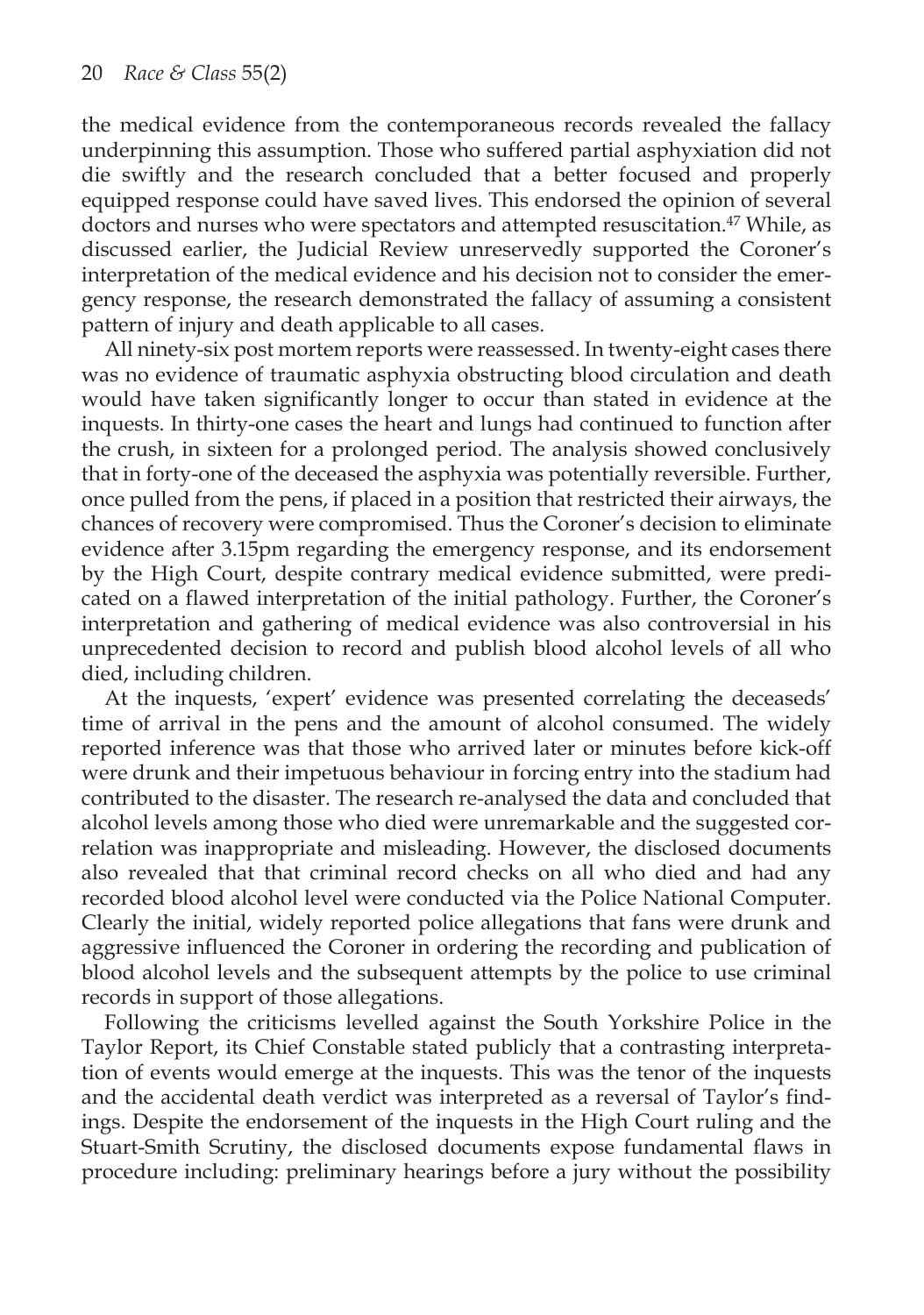of examining synopsised evidence presented to the Court by investigating police officers; differential access between parties to information gathered by the criminal investigation; the imposition of the 3.15pm cut-off. Taken together, the families' concerns regarding insufficiency of inquiry were justified. Politically and ideologically, the inquests were used as a vehicle to revive the spectre of fans' extreme behaviour. Senior police officers repeated unsubstantiated allegations previously rejected and criticised by Taylor. The renewed allegations were reported widely in the press.

In establishing how the disclosed documents add to public understanding of the context, circumstances and aftermath of the disaster, the research analysed the channels through which unsubstantiated allegations, after their rejection by the judicial inquiry, resurfaced and came to be widely disseminated. The research showed that in the days following the disaster four police officers, the local Police Federation Secretary and Irving Patnick, a Sheffield constituency Conservative MP, were the sources of the allegations. Their conduit was a local press agency, White's, and, as detailed earlier, the allegations were reported in newspapers, most notoriously the *Sun*. The allegations, however, were not made in a vacuum. At a Police Federation meeting four days after the disaster, the Chief Constable stated the 'truth could not come from him' yet he gave his officers a 'free hand' to engage the media, stating that his senior team was 'preparing a defence … a rock solid story'.48 He commented, 'the Inquiry team could be directed but if we sit back and let them collect the evidence, we would lose it. We have to do it ourselves'. The Force, he assured the meeting, was to be 'exonerated' for, 'if anybody should be blamed, it should be the drunken ticketless individuals'.

The Chief Constable's assurance reflected his confidence in the statement-taking procedure already initiated with his senior staff. Aware that the West Midlands Police would be leading the investigation, South Yorkshire senior officers took the unusual decision to abandon pocket-book entries and 'make records of their recollections'.49 The Chief Constable was determined that his officers should be 'the authors of most of the information fed' to the investigations. Within five days of the disaster, the South Yorkshire Police adopted a process through which all officers on duty submitted handwritten accounts of their full experiences on the day. These 'self-taken statements' were typed, submitted for 'review' to the Force solicitors, Hammond Suddards, and returned to a senior officer with recommendations for their alteration. Officers were visited by a member of the South Yorkshire Police review team and advised to change their statements. The statements were duly completed and signed to comply with Criminal Justice Act Rules. The documents record legal counsel for the South Yorkshire Police stating that the process 'couldn't be better. They can put all the things in that they want and we will sort them out.'50

First revealed in submissions to the Stuart-Smith Scrutiny and published in detail in 1999, the review and alteration process was not only accepted by the West Midlands Police but also by Lord Justice Taylor.<sup>51</sup> The HIP research established six review and alteration categories: grammatical clarification; informal or coarse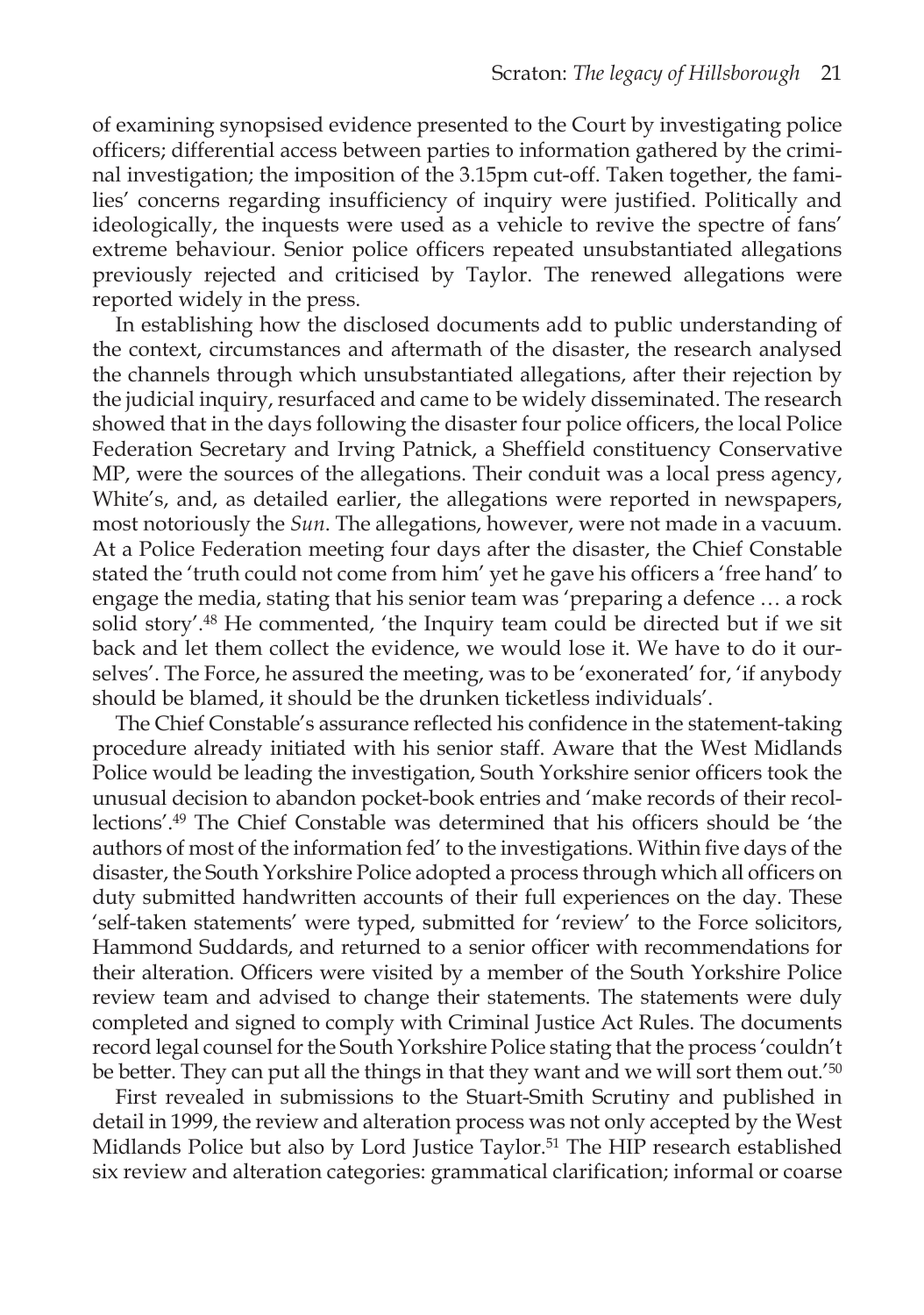language; criticisms of the police response or inadequate leadership; poor communications or inadequate radio contact; deletion of references to 'chaos', 'fear', 'panic' or 'confusion' among officers; abusive criticism of supporters. Central to the process was a determination to alter or delete statements 'unhelpful to the Force's case' and this occurred in 116 of the 164 statements identified for substantive amendment.

The Hillsborough Independent Panel's Report concluded that there was 'no evidence among the vast number of disclosed documents' and supporting material 'to verify the serious allegations of exceptional levels of drunkenness, ticketlessness or violence among Liverpool fans'.52 Further, there 'was no evidence that fans had conspired to arrive late at the stadium and force entry and no evidence that they stole from the dead'. What was clear, however, was that previous investigations and inquiries had failed to reveal the full extent of the stadium's structural deficiencies and the institutional complacency and negligence in managing and policing the venue.

While Taylor had criticised the South Yorkshire Police and other agencies, the primary causes of the disaster remained under-researched. This extended to the inadequacies of the emergency response, the flawed pathology and the unreliability of medical evidence presented to the inquests as incontrovertible. The criminal investigations were limited and evidence presented as factually accurate, from police and ambulance officers, had been reviewed and altered. Despite their length and complexity, the inquests procedurally were irregular and evidentially insufficient. Finally, senior police officers and the Police Federation purposefully manipulated the media in an attempt to deflect responsibility onto the fans.

The bereaved families and survivors were overwhelmed by the unqualified exoneration of those who died and survived, and the clear attribution of responsibility for the disaster to profound, foreseeable institutional failings within the custom and practice of the public and private agencies involved. Their response was immediate:

We have campaigned for 23 years for this but we never thought it would happen. It's unbelievable – not the findings – but that it was all there and is now made public. All along we've been lied to, even our own lawyers let us down, but now it's there for all to see.

Deep down I knew it, I was there [at the stadium] and saw what happened with my own eyes. However much I had faith in the Panel, I never thought the truth would come out. But now the Government has to listen.

We've been in this situation so many times. Lawyers, politicians, journalists – they all told us they believed the system had failed, that there was no justice and they made their promises. Yet there was always a 'but'. Today it was all said, straight out, and there were no 'buts'.<sup>53</sup>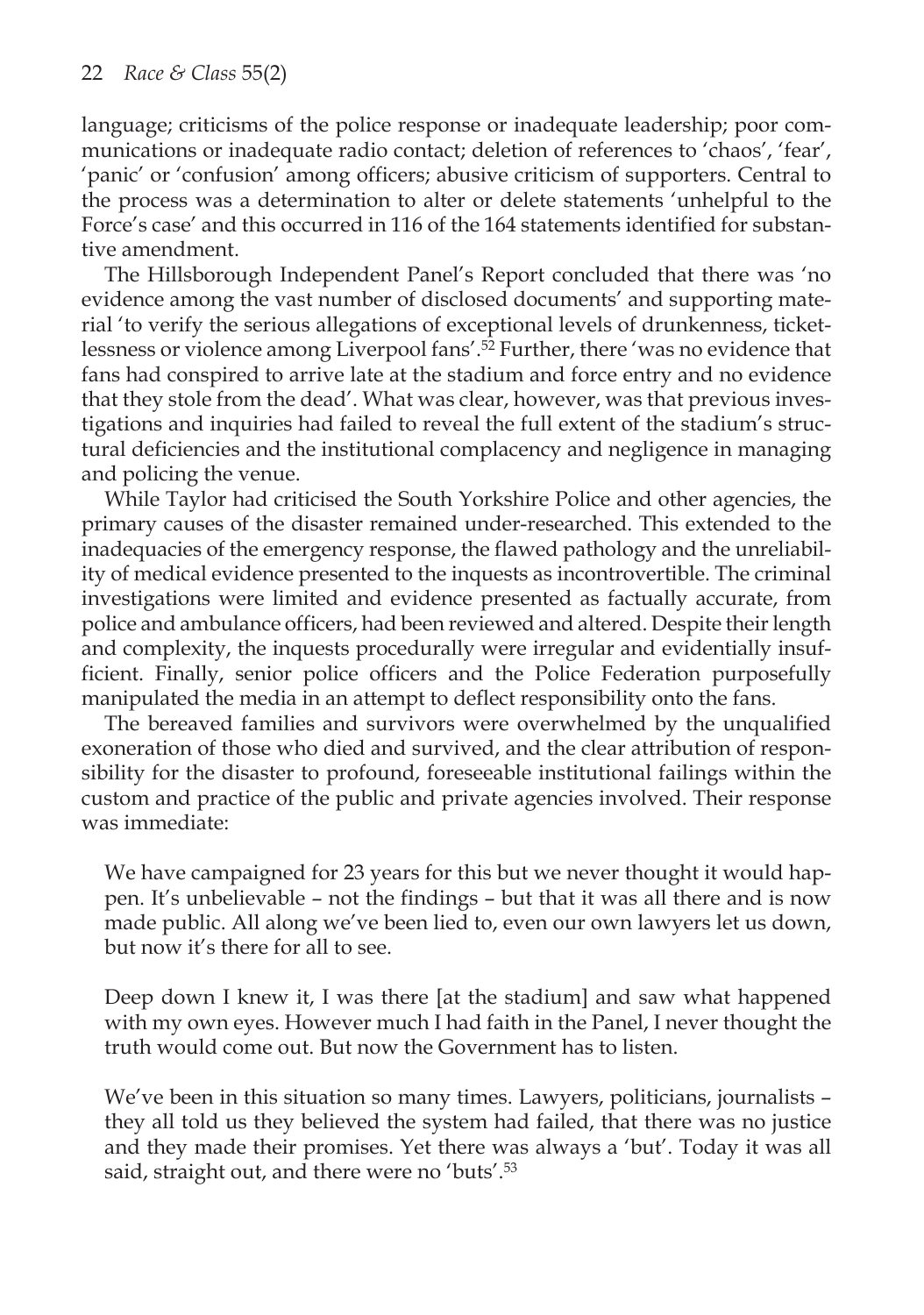On the release of the Report, Prime Minister David Cameron responded in detail to a packed House of Commons. He made: 'a proper apology to the families of the 96 for all they have suffered over the past 23 years' for they had 'suffered a double injustice'.54 The first was 'injustice of the appalling events – the failure of the state to protect their loved ones and the indefensible wait to get to the truth'. This was followed by 'the injustice of the denigration of the deceased – that they were somehow at fault for their own deaths'.

Within a month, the Director of Public Prosecutions announced the Crown Prosecution Service (CPS) would 'consider' the material disclosed by the HIP, 'whether there is now sufficient evidence to charge any individual or corporate body with any criminal offence'.55 Two days later, the Independent Police Complaints Commission (IPCC) stated its intention to investigate the broad range of potential police misconduct as the HIP Report had 'revealed extremely serious and troubling issues for the police'.56 Debated in the House of Commons, Home Secretary Theresa May stated that the findings were 'shocking and disturbing', the Report was 'comprehensive' and gave the government's commitment to, 'in the words of some of the families, move from truth to justice'.57 Simultaneously the Secretary of State for Health, Jeremy Hunt, apologised for 'the part that the NHS played in their grief, both at the time and in any attempt to conceal those failings in the 23 years since'.58 He had initiated a review of all procedures concerning emergency response to disasters, including ambulance services, hospital responses and medical pathology.

Responding to the detailed critique of the inquests and 'in the public interest', the Attorney General applied to the High Court to quash the verdicts to enable new inquests to be held.59 The High Court concluded in the 'interests of justice' the 'combination of circumstances … makes inevitable the order for a new inquest'. A fresh inquest was necessary to cast 'light' on the 'truth' thus 'the families of those who died in this disaster will be vindicated and the memory of each victim will be properly respected'.60

## **Seeking the 'echo and the answer'**

Throughout the campaigns, the Hillsborough bereaved and survivors reiterated their demands for truth, for accountability, and for acknowledgement. This was neither vengeful nor an abandonment of potential prosecutions. They had endured three manifestations of injustice: loss or trauma as a consequence of a foreseeable and avoidable tragedy; transference of culpability to the dead and survivors by those institutionally responsible; abject failure of the partial investigations. Cohen notes that the state operates three well-rehearsed 'techniques of denial': literal – nothing happened; interpretive – what happened is really something else; implicatory – what happened is justified.<sup>61</sup> These techniques underpin a 'strategy of turning a defensive position into an attack on the critic'.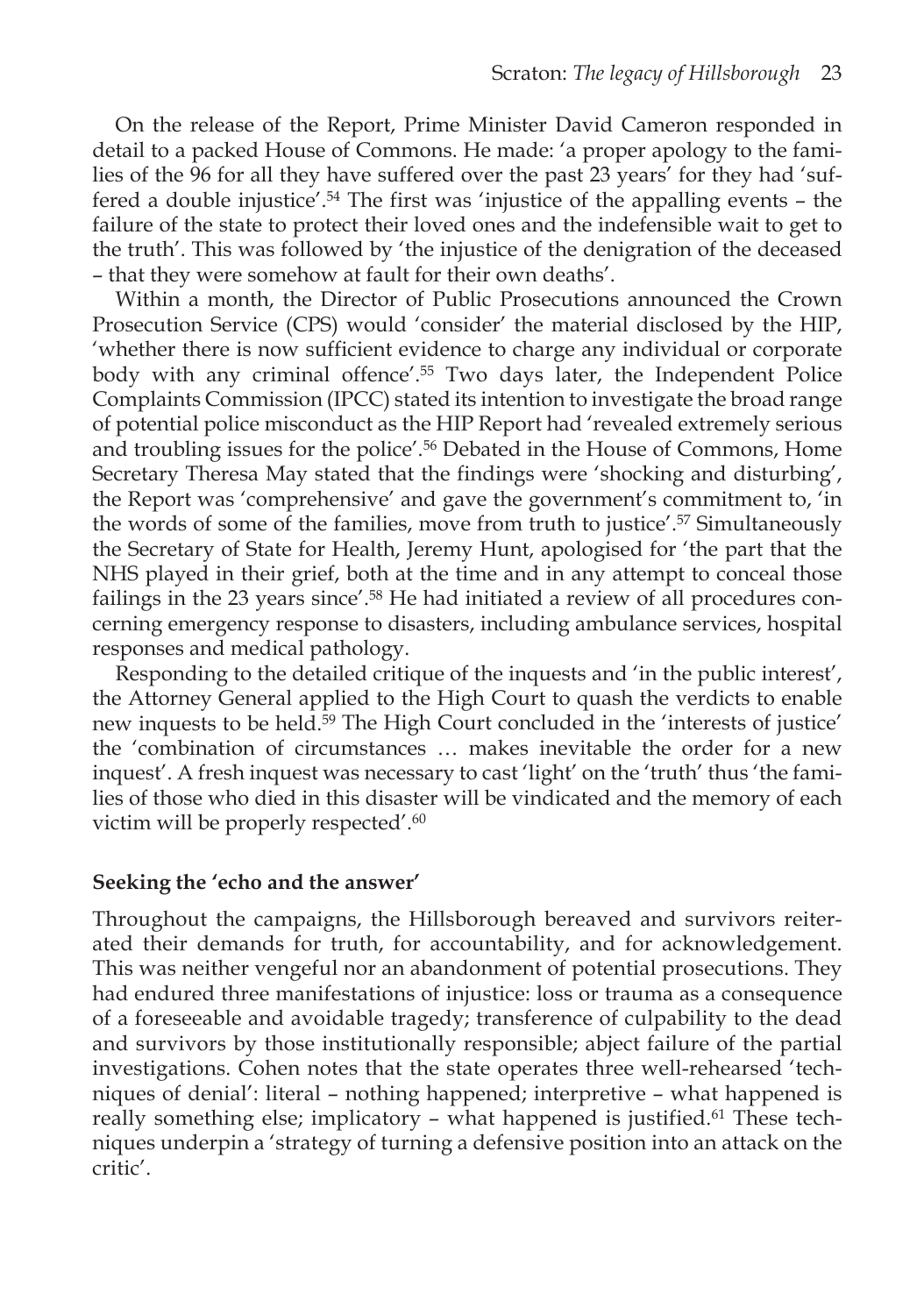The disclosed documents show that institutional responsibility for crowd management and safety at Hillsborough was unresolved. Its consideration was absent from match planning, operational orders and post-event debriefings. The priority was regulation and control. In the immediate aftermath of the disaster, however, senior officers were aware that their planning, organisation, responsibilities and decision-making would be scrutinised. They reconstructed events, reviewed and altered statements and, via a press agency, blamed the deceased and survivors. Within hours this 'interpretive denial' influenced both the Coroner's decision to record blood alcohol levels and the conduct of the medical pathology. It also constituted the briefing given to the Prime Minister. Turning a 'defensive position into an attack', it spun the story that a 'mob tanked up on drink' had conspired to force entry, their recklessness killing others. In presenting this reconstruction of 'what really happened' as 'something else' the police deflected collective and individual culpability. They argued that opening Gate C without closing the tunnel was justified to deal with a 'drunken', 'violent', 'ticketless' mob determined to enter.

Given the negative reputation ascribed to soccer fans, the portrayal and condemnation of their behaviour at Hillsborough was not difficult to exploit within popular discourse. Labelled 'beasts' or 'animals', the imagery was dehumanising and demonising. Their humanity and morality negated, any dreadful act, for example the alleged sexual, verbal abuse directed at a dying young woman, was attributed and believed. Such de-contextualisation, to paraphrase Cohen, neutralises the acts and omissions of those responsible. Thus the condemners – those fans who bore witness and testified – became the condemned.

The dead and the survivors were demonised through Duckenfield's initial deceit, the recording of blood alcohol levels, the 'ticketless' conspiracy theory, the callous treatment of the bereaved and the promotion of vituperative allegations using a complicit print media as a conduit. These were the foundations on which the 'truth' was reconstructed, actively promoted and propagandised. Structural and institutional deficiencies in crowd safety and management alongside egregious failures in the duty of care were deflected and neutralised by a public discourse and formal defence that the disaster was self-inflicted.

Hillsborough illustrates the capacity within state institutions to engage in discourses of deceit, denial and neutralisation that protect and exonerate those in positions of power, those who stand highest in established hierarchies of credibility. Politically and ideologically the 'view from below' was subordinated and disqualified. Official discourse and legal defences were orchestrated to protect powerful public and private interests responsible for the disaster. As Foucault argues, these constitute the 'mechanisms', 'means', 'techniques' and 'procedures' underpinning the state's 'régime of truth'.62

Analysis of the documents reveals that the disaster's investigation and inquiry were tainted by 'mechanisms' and 'procedures' through which the truth was reconstructed. Throughout two decades, captured in families' and survivors' interviews, an alternative discourse has exposed the mendacity within institutions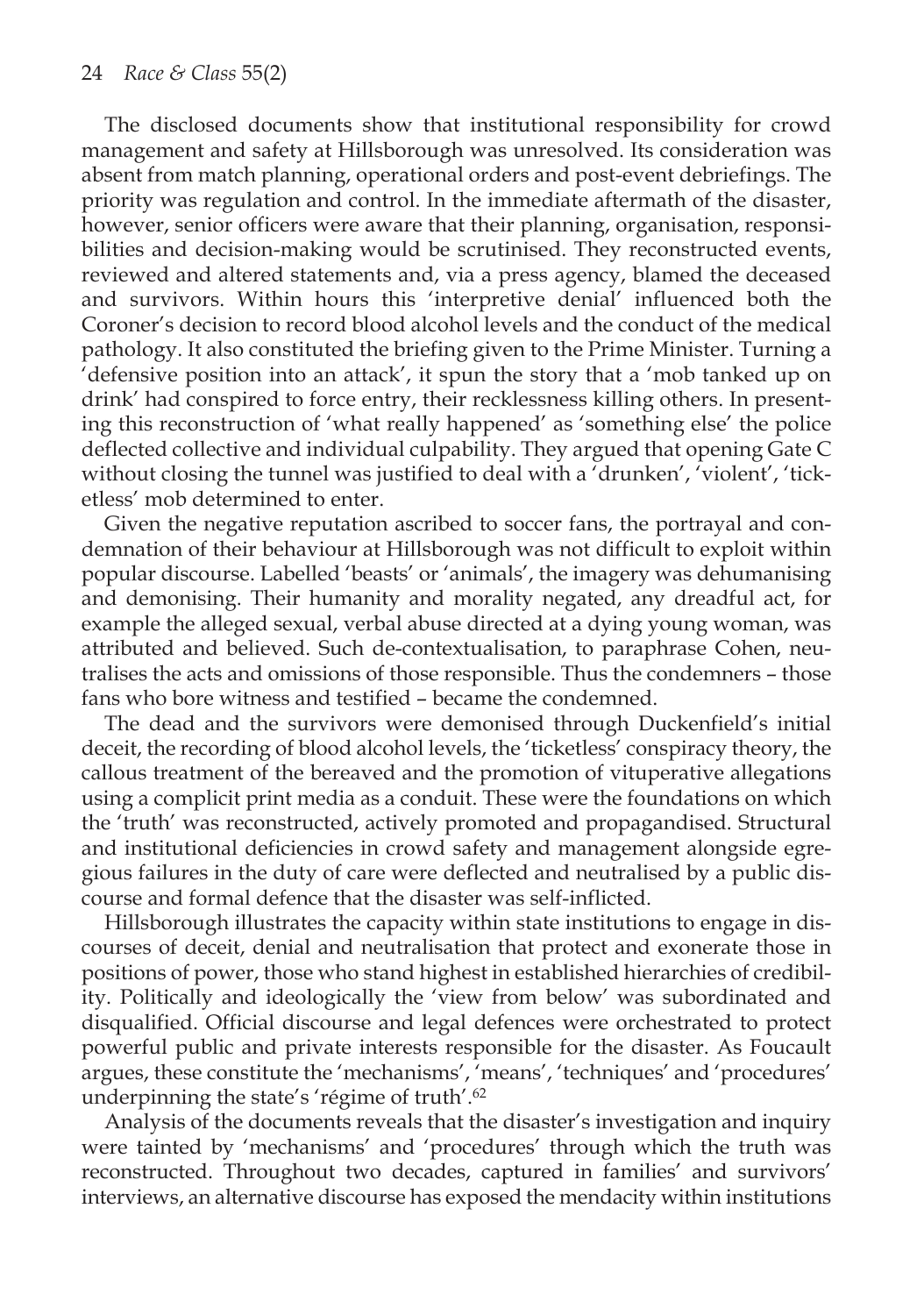and their professional cultures, the abuse of discretionary powers, and the collective deficit of state investigations, judicial inquiries and coroners' inquests in delivering justice.

The suffering of bereavement and survival has been exacerbated by the continual torment of injustice embedded in the failures of formal inquiry and criminal justice. As families' accounts show, their collective 'view from below' memorialised loved ones while laying the foundation for independent research of documents. Their persistent campaign has provided a template for others to follow. The research, however, should not be represented as 'truth recovery' because the documents were never lost. They lay in un-catalogued archives, unfiled cabinets and in personal collections across numerous organisations, each with institutional interests to safeguard. They were available to, but neutralised by, the processes of investigation, inquiry and scrutiny. This allowed their powerful evidence to remain hidden while myth prevailed. In bringing them together as the Hillsborough Archive, in placing them in a public space curated and referenced, online and in hard copy, their 'truth' has been liberated.<sup>63</sup>

Ariel Dorfman's play, *Speak Truth to Power*, is prefaced by his acknowledgement of the endurance and survival of those who had witnessed and testified against acts of violence and torture inflicted by state agents on loved ones, friends and communities:

They found a way of speaking out, the men and women whose voices have now reached us decided that they could not live with themselves if they did nothing, they could not stain their lives by remaining silent. They understood that if they witnessed this suffering inflicted on themselves or on others, and did nothing, they were, in some twisted way, being turned into accomplices …They had to face the long nights when it seemed nobody cared, when the darkness of apathy seemed to surround them, when their voices did not seem to receive the echo and answer that they needed.<sup>64</sup>

'Remaining silent' was not on Eddie Spearritt's agenda when he addressed the inquest. At that moment, however, neither he nor the families and survivors present in court anticipated it would take over twenty years for the 'echo and answer' to be received, thus breaking the silence of a state indifferent to their suffering.

# **References**

- 1 Resumed Inquests, Transcript of Proceedings, Sheffield Town Hall, Day 34, 21 January 1991.
- 2 S. Sontag, *Regarding the Pain of Others* (New York, Picador, 2003), p. 86.
- 3 Ibid., pp. 125−6.
- 4 Ibid., p. 271.
- 5 S. Cohen, 'Human rights and crimes of the state: the culture of denial', *Australia and New Zealand Journal of Criminology* (Vol. 26, no. 2, 1993), pp. 97−115.
- 6 S. Cohen, 'Government responses to human rights reports: claims, denials and counter claims', *Human Rights Quarterly* (Vol. 18, 1996), p. 528.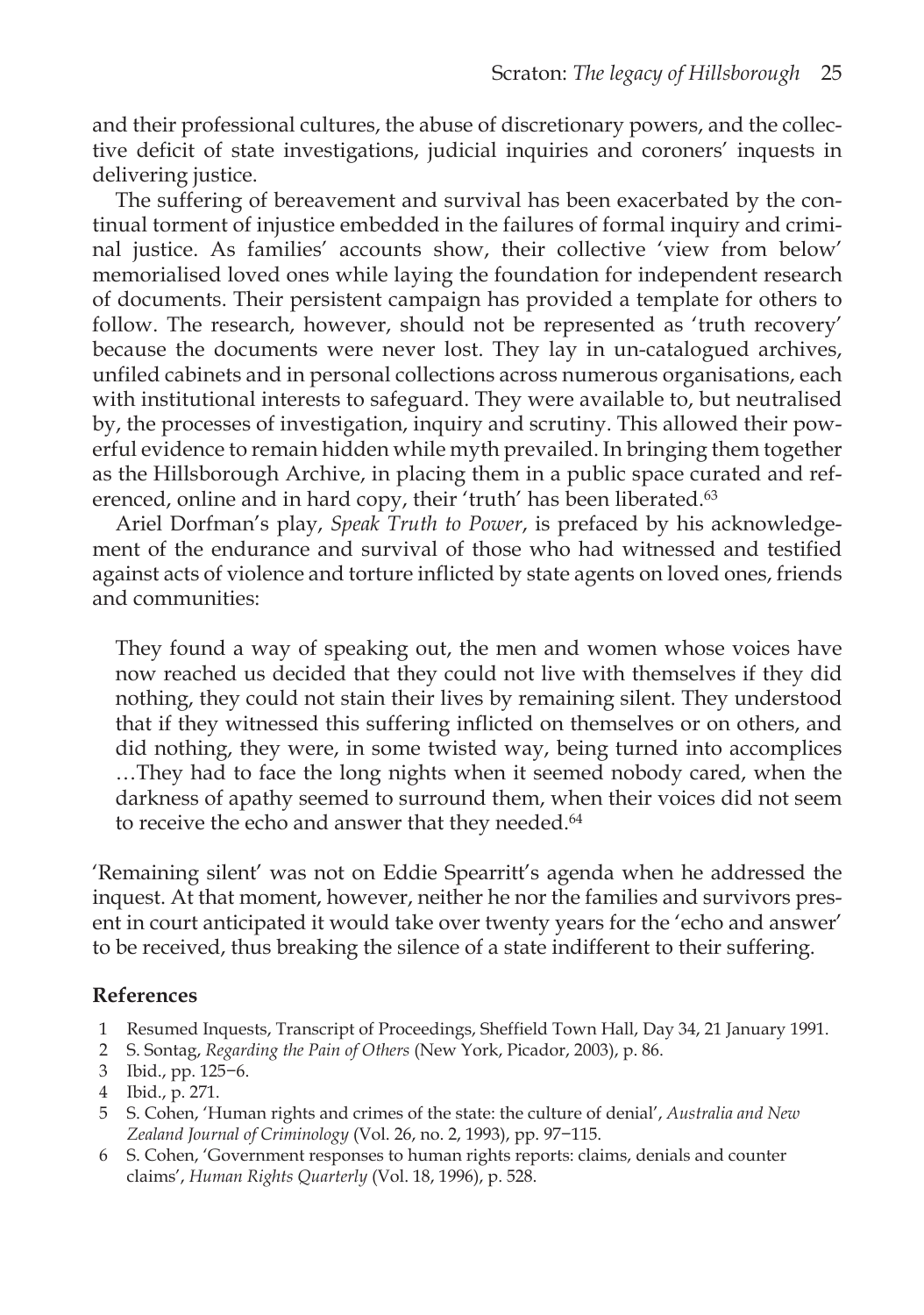- Ibid., p. 522.
- Interview with DCS T. Addis, Sheffield, March 1990.
- 9 The following interviews were conducted in January 1990 and June 1998. Other contemporaneous interviews throughout the article were conducted after each event up to and including the private prosecution of two senior officers in July 2000.
- Interview with T. Addis, op. cit.
- Personal correspondence, 13 July 1994.
- *The Star, Yorkshire Post* and *London Evening Standard* (17 April 1989).
- *Liverpool Echo* (17 April 1989).
- *Liverpool Daily Post* (18 April 1989).
- *The Star* (18 April 1989).
- 16 The *Evening Standard* published a similar story: 'Police attack the "vile" fans' (18 April 1989).
- *Daily Star, Mail, Express, Mirror, Telegraph* respectively (19 April 1989).
- 18 The *Sun* (19 April 1989).
- P. A. Thomas 'Royal Commissions', *Statute Law Review* (Spring 1982), pp. 40−50.
- L. Christian, 'The Battle of Potter's Bar', *Guardian* (27 September 2002), p. 19.
- G. Gilligan, 'Official inquiry, truth and justice', in G. Gilligan and J. Pratt, eds, *Crime, Truth and Justice* (Cullompton, Willan, 2004), pp. 18−19.
- M. Maclean, 'How does an inquiry inquire? A brief note on the working methods of the Bristol Royal Infirmary Inquiry', *Journal of Law and Society* (Vol. 28, no. 4, 2001), p. 592.
- F. Burton and P. Carlen, *Official Discourse: on discourse analysis, government publications, ideology and the state* (London, Routledge and Kegan Paul, 1979), p. 13.
- Ibid., p. 48.
- L. J. Taylor, *The Hillsborough Stadium Disaster: 15 April 1989, Interim Report*, Cm. 765 (London, HMSO, August 1989).
- Ibid. p. 2.
- L. J. Taylor, *The Hillsborough Stadium Disaster: 15 April 1989, Final Report*, Cm. 962 (London, HMSO, January 1990).
- Ibid., p. 50.
- For full discussion of the preliminary and generic hearings see P. Scraton et al., *No Last Rights* (Liverpool City Council/Alden Press, 1995), Chs 2−4.
- DPP Press Release, 'The Hillsborough Football Stadium Disaster', 30 August 1990.
- Statement by the Police Complaints Authority, 13 January 1992.
- 32 The Hillsborough Inquest Transcripts, Day 1, 19 November 1990, pp. 5−21.
- 33 Ibid., Day 75, 19 March 1991, pp. 263−8.
- Queen's Bench Division, Application for Judicial Review, R and HM Coroner for South Yorkshire Ex parte Stringer and Others.
- *R* v. *HM Coroner for South Yorkshire Ex parte Stringer and Others*, Judgment in the Divisional Court, 5 November 1993.
- *Guardian* (1 July 1997).
- *The Hillsborough Scrutiny: meetings held at Merseyside Maritime Museum*, 6 October 1997.
- Rt Hon. L. J. Stuart-Smith, *Scrutiny of Evidence relating to the Hillsborough Football Stadium Disaster* (London, Home Office Cmnd 3878, February 1998).
- *Hansard*, 'Hillsborough' Clmns 1085−97, 18 February 1998.
- For full accounts of the private prosecution and trial see P. Scraton, *Hillsborough: the truth* (third edition) (Edinburgh, Mainstream, 2009).
- Interviews conducted January 2009.
- *Guardian* (16 April 2009).
- 43 Hillsborough Family Support Group, *Hillsborough, 'Truth Recovery' and Acknowledgement* (July 2009).
- 44 Hillsborough Independent Panel, *Terms of Reference* (January 2010), available at: http://www. [homeoffice.gov.uk/documents/hillsborough-tor](http://www.homeoffice.gov.uk/documents/hillsborough-tor)